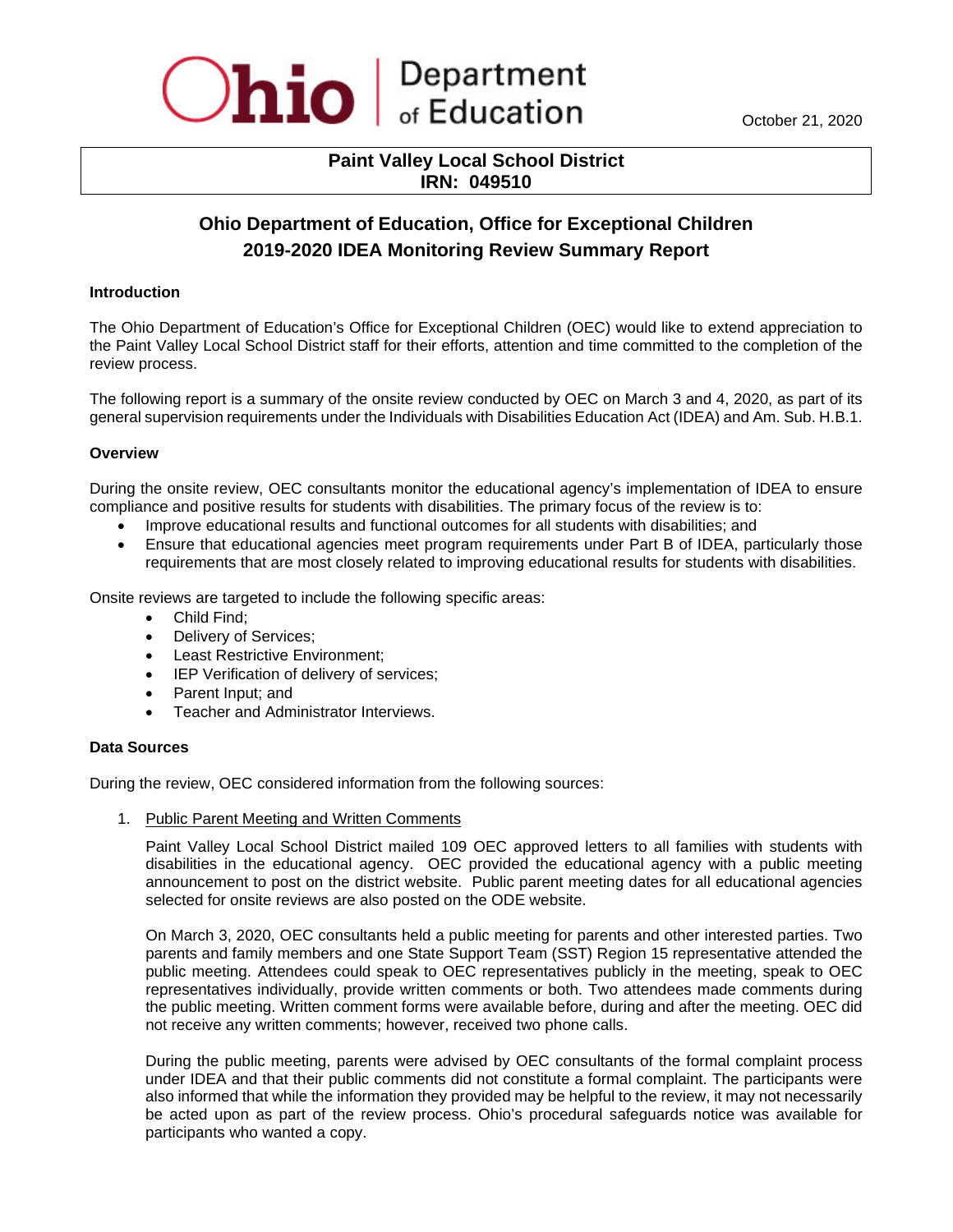## 2. Pre-Onsite Data Analysis

OEC conducted a comprehensive review which included district, building and grade level data; Special Education Performance Profile; Local Report Cards; Comprehensive Continuous Improvement Plan (CCIP); and Education Management Information System (EMIS) data. The data analysis assisted OEC in determining potential growth areas and educational agency strengths.

#### 3. Record Review/IEP Verification

Prior to the onsite visit, OEC consultants reviewed 19 records of students with disabilities. OEC selected records of students with disabilities from a variety of disability categories and ages. Eight student records were selected for IEP verification in the classroom setting.

#### 4. Staff/Administrative Interviews

On March 3, 2020, OEC consultants held nine sessions of interviews with eight administrators and 30 teachers, school counselors, related services personnel and school psychologists. OEC interviews focused on the following review areas: Child Find; Delivery of Services; Least Restrictive Environment (LRE) and IEP alignment and Discipline.

#### **Findings of Noncompliance**

A finding is made when noncompliance is identified with evaluation team report (ETR) and/or individualized education program (IEP) requirements. A noncompliance level of 30% or greater in any single area or in specific areas of concern found during the onsite review activities, a Corrective Action Plan (CAP) will need to be developed to address those areas. All noncompliance identified by OEC as part of the review (listed by subject area in the *OEC's Review Findings and Educational Agency Required Actions Table*) must be corrected as indicated in the *Evidence of Correction/Required Actions* column.

OEC provides separate written correspondence to the parent/guardian when action is required to correct findings of noncompliance for individual students. The educational agency will receive copies of this correspondence.

#### **Corrective Action Plan (CAP)**

The educational agency will develop a CAP to address any items identified in this summary report. An approved form for the CAP will be provided by OEC or can be accessed on ODE's website by using the keyword search "Monitoring". The CAP developed by the educational agency must include the following:

- Activities to address all areas identified in this summary report;
- Documentation/evidence of implementation of the activities;
- Individuals responsible for implementing the activities;
- Resources needed:
- Completion dates; and
- Continued Plan for Improvement and/or Compliance.

The educational agency must submit the CAP by email to [raymond.mccain@education.ohio.gov](mailto:raymond.mccain@education.ohio.gov) within 30 school days from the date of this report. OEC will review the action plan submitted by the educational agency for approval. If OEC deems that a revision(s) is necessary, the educational agency will be required to revise and resubmit. The educational agency will be contacted by OEC and notified when the action plan has been approved.

#### *CAP Due Date***:** *December 10, 2020*

#### **OEC Trainings**

As part of the OEC monitoring process, Paint Valley Local School District personnel, as identified by OEC, are required to complete the Special Education Essentials 2019-2020 training modules within the Learning Management System (LMS). OEC will provide specific instructions on completing these training modules during the Summary Report presentation. Participants must achieve a 75% or more on each quiz. Participants who do not achieve at least 75% will be contacted by the State Support Team (SST) for additional training.

*Completion of LMS Training Modules Due Date: December 10, 2020*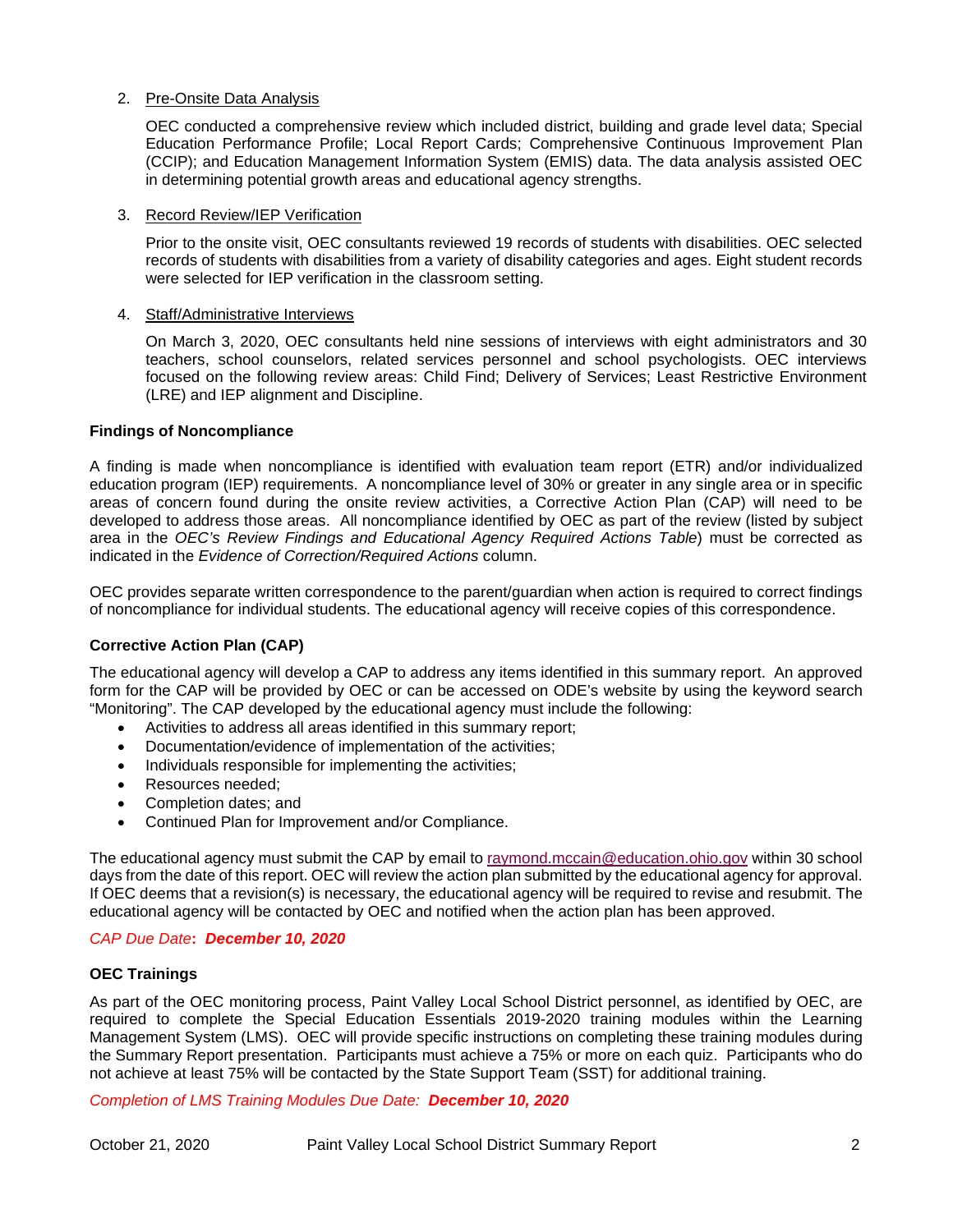### **Individual Correction**

The educational agency has **60 school days** from the date of this summary report to correct all identified findings of noncompliance for individual students, unless noted otherwise in the report. Detailed information on individual findings are provided in a separate report.

*Individual Correction Due Date: February 9, 2021*

#### **CAP Activities and Systemic Correction**

The educational agency will provide OEC with documentation verifying the educational agency's completion of all CAP activities and all systemic corrections noted in this summary report. OEC will verify systemic correction through the review of this documentation. If needed, OEC may request additional student records to review.

*Completion of CAP Activities and Systemic Correction Due Date: May 21, 2021*

Once the educational agency has completed all action plan activities, the educational agency will use OEC's monitoring process to create and implement a Strategic Improvement Plan with the OEC and SST assistance.

For questions regarding the review, please contact:Raymond McCain, OEC Contact Consultant, at 614-593- 5477, toll-free at (877) 644-6338, or by e-mail at [Raymond.mccain@education.ohio.gov](mailto:Raymond.mccain@education.ohio.gov).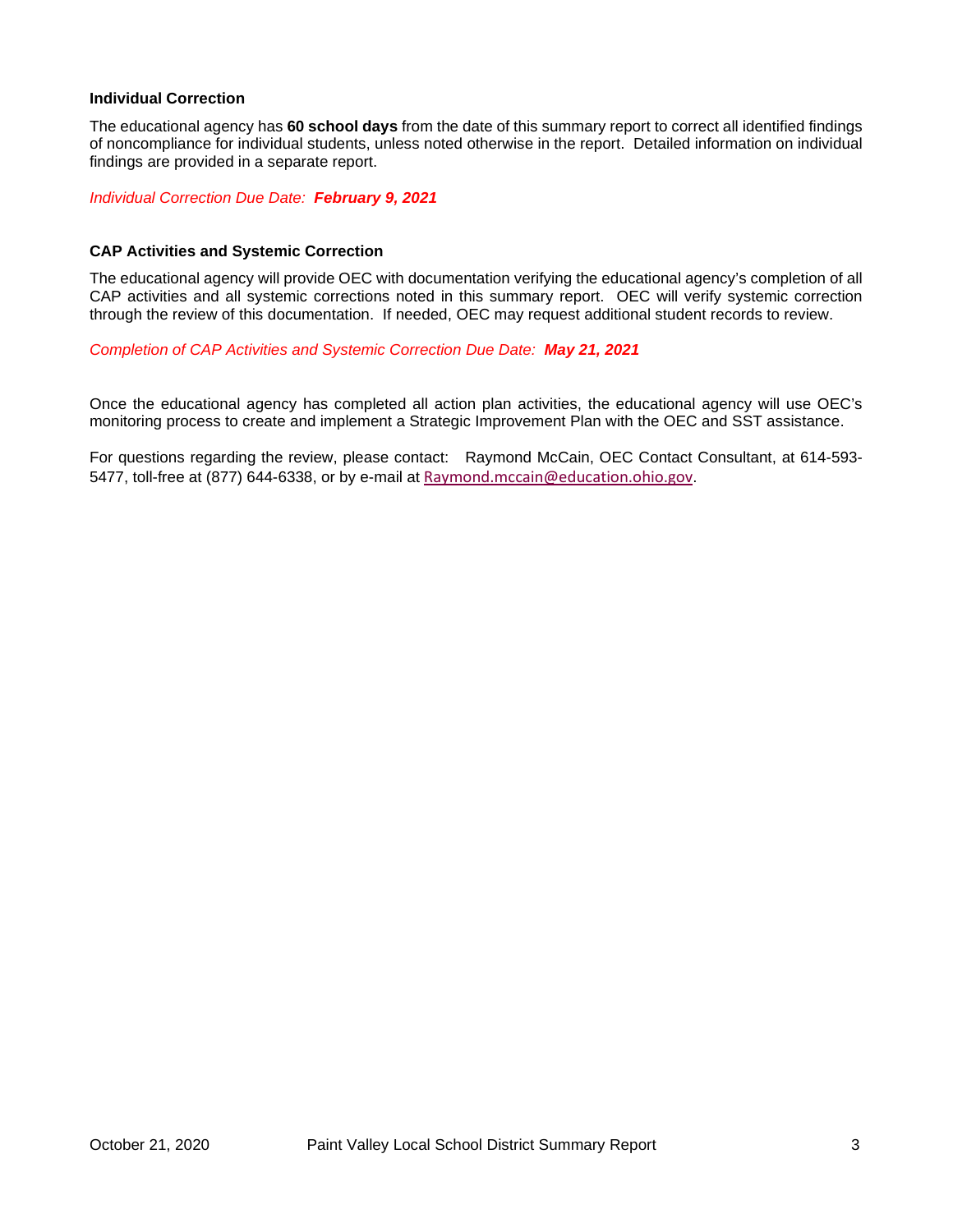# **OEC's Review Findings and Educational Agency Required Actions**

# **Component 1: Child Find**

*Each educational agency shall adopt and implement written policies and procedures approved by the Ohio Department of Education, Office for Exceptional Children, that ensure all children with disabilities residing within the educational agency, regardless of the severity of their disability, and who are in need of special education and related services are identified, located, and evaluated as required by the Individuals with Disabilities Education Improvement Act of 2004 and Federal Regulations at 34 C.F.R. Part 300 pertaining to child find, including the regulations at 34 C.F.R. 300.111 and 300.646 and Rule 3301-51-03 of the Ohio Operating Standards serving Children with Disabilities.* 

| <b>Recor</b>                |                                           | $\sum_{i=1}^{n} \sum_{i=1}^{n} \sum_{i=1}^{n} \sum_{i=1}^{n} \sum_{i=1}^{n} \sum_{i=1}^{n} \sum_{i=1}^{n} \sum_{i=1}^{n} \sum_{i=1}^{n} \sum_{i=1}^{n} \sum_{i=1}^{n} \sum_{i=1}^{n} \sum_{i=1}^{n} \sum_{i=1}^{n} \sum_{i=1}^{n} \sum_{i=1}^{n} \sum_{i=1}^{n} \sum_{i=1}^{n} \sum_{i=1}^{n} \sum_{i=1}^{n} \sum_{i=1}^{n} \sum_{i=1}^{n}$                                                                                                                                                                                                                                                                                                                                                                                                                                                                                                                                                                                                                                                                                                                                                                     | <b>Evidence of Correction</b>                                                                                                                                                                                                                                   | <b>Must be</b>                                                                |
|-----------------------------|-------------------------------------------|-----------------------------------------------------------------------------------------------------------------------------------------------------------------------------------------------------------------------------------------------------------------------------------------------------------------------------------------------------------------------------------------------------------------------------------------------------------------------------------------------------------------------------------------------------------------------------------------------------------------------------------------------------------------------------------------------------------------------------------------------------------------------------------------------------------------------------------------------------------------------------------------------------------------------------------------------------------------------------------------------------------------------------------------------------------------------------------------------------------------|-----------------------------------------------------------------------------------------------------------------------------------------------------------------------------------------------------------------------------------------------------------------|-------------------------------------------------------------------------------|
| d<br><b>Revie</b><br>w Item | <b>Regulation 34</b><br><b>CFR or OAC</b> | <b>Evidence of Findings</b>                                                                                                                                                                                                                                                                                                                                                                                                                                                                                                                                                                                                                                                                                                                                                                                                                                                                                                                                                                                                                                                                                     | <b>Required Actions</b>                                                                                                                                                                                                                                         | addressed in<br><b>CAP</b>                                                    |
| $CF-1$                      | 300.305(a) and                            | <b>Record Review</b>                                                                                                                                                                                                                                                                                                                                                                                                                                                                                                                                                                                                                                                                                                                                                                                                                                                                                                                                                                                                                                                                                            | <b>Individual Correction</b>                                                                                                                                                                                                                                    | $\boxtimes$ NA                                                                |
|                             | 3301-51-11                                | Preschool records were not reviewed.                                                                                                                                                                                                                                                                                                                                                                                                                                                                                                                                                                                                                                                                                                                                                                                                                                                                                                                                                                                                                                                                            | NA.                                                                                                                                                                                                                                                             |                                                                               |
|                             | (c)(1)(a)                                 |                                                                                                                                                                                                                                                                                                                                                                                                                                                                                                                                                                                                                                                                                                                                                                                                                                                                                                                                                                                                                                                                                                                 | <b>Systemic Correction</b>                                                                                                                                                                                                                                      |                                                                               |
|                             |                                           |                                                                                                                                                                                                                                                                                                                                                                                                                                                                                                                                                                                                                                                                                                                                                                                                                                                                                                                                                                                                                                                                                                                 | <b>NA</b>                                                                                                                                                                                                                                                       |                                                                               |
| $CF-2$                      | 3301-51-06                                | <b>Record Review</b>                                                                                                                                                                                                                                                                                                                                                                                                                                                                                                                                                                                                                                                                                                                                                                                                                                                                                                                                                                                                                                                                                            | <b>Individual Correction</b>                                                                                                                                                                                                                                    | $\boxtimes$ Yes                                                               |
|                             |                                           | Eight evaluations did not appropriately document<br>interventions provided to resolve concerns for the<br>child performing below grade-level standards.<br>Interviews                                                                                                                                                                                                                                                                                                                                                                                                                                                                                                                                                                                                                                                                                                                                                                                                                                                                                                                                           | OEC has verified that these students have a<br>current ETR in place, so no additional individual<br>correction is required.                                                                                                                                     | The educational<br>agency needs to<br>address this finding<br>in a Corrective |
|                             |                                           | Interviewees identified a concern that the Response<br>to Intervention (RtI) process did not yet work as<br>expected, and that referrals for interventions were not<br>always addressed for action. Assistance with tier 2<br>and tier 3 interventions was requested by staff. There<br>is a district approach to strengthening this process<br>that has yet to be fully deployed across all buildings.<br>Interviews revealed that the intervention process is<br>grade-level specific. It would benefit the district to<br>explore which grade levels are most successful in<br>handling the intervention process and consider<br>adopting those best-practices on a district-wide level.<br><b>Other Considerations</b><br>Paint Valley Local Schools would benefit from<br>creating and implementing a district wide RTI process<br>that will be established for all grade levels. All<br>members of Paint Valley Local Schools will be trained<br>on the correct implementation of this RTI process<br>along with monitoring from administration to provide<br>any additional technical assistance needed. | <b>Systemic Correction</b><br>The educational agency must submit evidence to<br>OEC of written procedures and practices<br>regarding documentation of intervention and<br>supports provided prior to completion of the initial<br>and reevaluation team report. | Action Plan.                                                                  |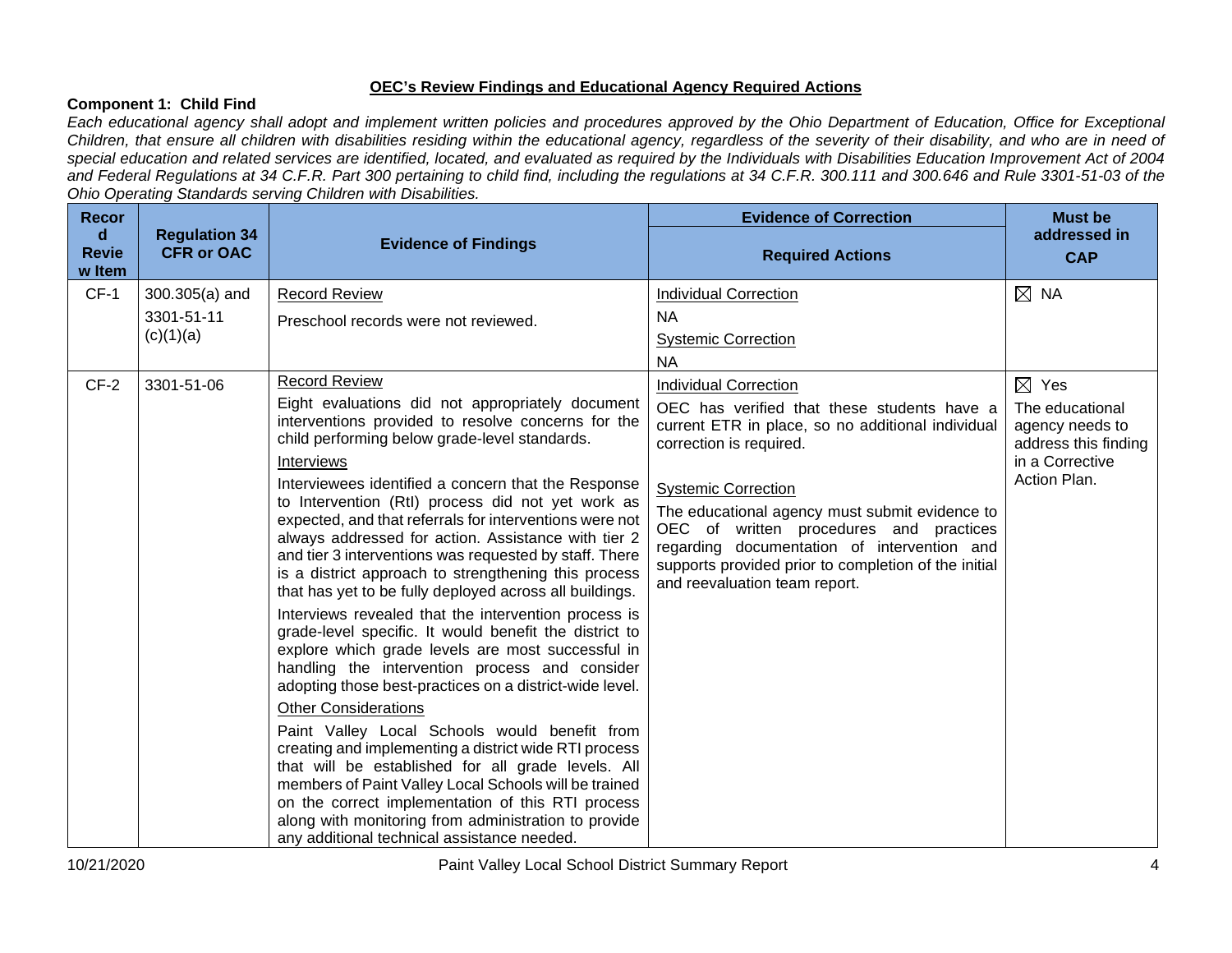| <b>Recor</b>                          |                                           |                                                                                                     | <b>Evidence of Correction</b>                                                                                                                                                                                                                                                              | <b>Must be</b>                                                                                                  |
|---------------------------------------|-------------------------------------------|-----------------------------------------------------------------------------------------------------|--------------------------------------------------------------------------------------------------------------------------------------------------------------------------------------------------------------------------------------------------------------------------------------------|-----------------------------------------------------------------------------------------------------------------|
| $\mathbf d$<br><b>Revie</b><br>w Item | <b>Regulation 34</b><br><b>CFR or OAC</b> | <b>Evidence of Findings</b>                                                                         | <b>Required Actions</b>                                                                                                                                                                                                                                                                    | addressed in<br><b>CAP</b>                                                                                      |
| $CF-3$                                | 300.501(b)(1)                             | <b>Record Review</b>                                                                                | <b>Individual Correction</b>                                                                                                                                                                                                                                                               | $\boxtimes$ NA                                                                                                  |
|                                       | 3301-51-06<br>(E)(2)(a)                   | All student records showed evidence that the parent                                                 | <b>NA</b>                                                                                                                                                                                                                                                                                  |                                                                                                                 |
|                                       |                                           | was afforded the opportunity to participate in the<br>evaluation team planning meeting.             | <b>Systemic Correction</b>                                                                                                                                                                                                                                                                 |                                                                                                                 |
|                                       |                                           |                                                                                                     | <b>NA</b>                                                                                                                                                                                                                                                                                  |                                                                                                                 |
|                                       |                                           |                                                                                                     |                                                                                                                                                                                                                                                                                            |                                                                                                                 |
| $CF-4$                                | 300.300                                   | <b>Record Review</b>                                                                                | <b>Individual Correction</b>                                                                                                                                                                                                                                                               | $\boxtimes$ No                                                                                                  |
|                                       |                                           | Four student records did not provide evidence of<br>parental consent obtained prior to new testing. | The educational agency must provide evidence<br>that the parent provided informed, written consent<br>for evaluation, based upon the planning form. Or<br>the agency must show documented repeated<br>attempts to obtain informed, written consent to<br>which the parent did not respond. | The educational<br>agency does not<br>need to address<br>this finding in a<br><b>Corrective Action</b><br>Plan. |
|                                       |                                           |                                                                                                     | The evidence may include, prior written notice,<br>parent invitation, communication log, or other<br>documented attempts to obtain parental informed,<br>written consent.                                                                                                                  |                                                                                                                 |
|                                       |                                           |                                                                                                     | If the educational agency cannot provide<br>documentation that the parent provided informed,<br>written consent for evaluation, or did not respond<br>to repeated attempts to obtain consent, the<br>agency must conduct a reevaluation including<br>documentation of parental consent.    |                                                                                                                 |
|                                       |                                           |                                                                                                     | <b>Systemic Correction</b>                                                                                                                                                                                                                                                                 |                                                                                                                 |
|                                       |                                           |                                                                                                     | The educational agency must submit evidence to<br>OEC of written procedures and practices for<br>obtaining parental consent obtained prior to new<br>testing or policies and practices for moving<br>forward when parents will not participate.                                            |                                                                                                                 |
|                                       |                                           |                                                                                                     |                                                                                                                                                                                                                                                                                            |                                                                                                                 |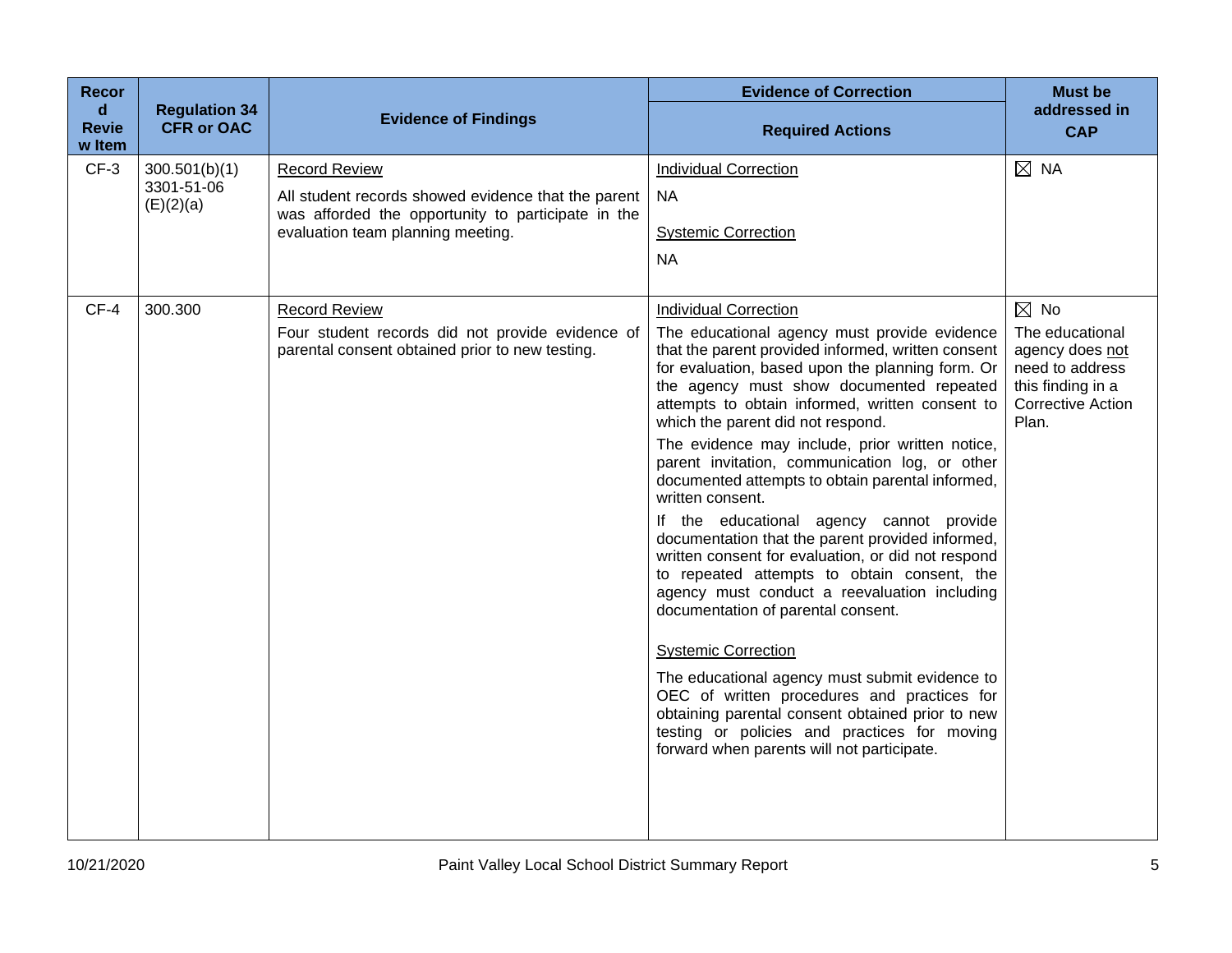| Recor<br>$\mathbf d$<br><b>Revie</b><br>w Item | <b>Regulation 34</b><br><b>CFR or OAC</b>              | <b>Evidence of Findings</b>                                                                                                                                                                                                                                                                                                                                                                                                                                                                                                                                                                                                                                                                                                                                                                                                                                                                                                                                                                                                                                                                                                                                                           | <b>Evidence of Correction</b><br><b>Required Actions</b>                                                                                                                                                                                                                                                                                                                                                                                                 | <b>Must be</b><br>addressed in<br><b>CAP</b>                                                                     |
|------------------------------------------------|--------------------------------------------------------|---------------------------------------------------------------------------------------------------------------------------------------------------------------------------------------------------------------------------------------------------------------------------------------------------------------------------------------------------------------------------------------------------------------------------------------------------------------------------------------------------------------------------------------------------------------------------------------------------------------------------------------------------------------------------------------------------------------------------------------------------------------------------------------------------------------------------------------------------------------------------------------------------------------------------------------------------------------------------------------------------------------------------------------------------------------------------------------------------------------------------------------------------------------------------------------|----------------------------------------------------------------------------------------------------------------------------------------------------------------------------------------------------------------------------------------------------------------------------------------------------------------------------------------------------------------------------------------------------------------------------------------------------------|------------------------------------------------------------------------------------------------------------------|
| $CF-5$                                         | 300.304(c)(4)<br>3301-51-01<br>3301-51-06<br>(E)(2)(a) | <b>Record Review</b><br>Nineteen (19) evaluations did not provide evidence<br>that the evaluation addresses all areas related to the<br>suspected disability.<br>Interviews<br>Respondents identified a problematic lack of<br>addressing specific student issues with interventions<br>before the evaluation process.<br><b>Other Considerations</b><br>There is a need to refine the ETR planning and<br>individual evaluator's input process. In several<br>cases, assessments on the planning form did not<br>appear in Part 1, or assessments appeared that were<br>not included on the planning form.<br>Paint Valley must develop an internal monitoring<br>process which contains procedures to ensure:<br>Active team participation in the ETR<br>$\bullet$<br>planning process<br>Appropriate evaluation data is available;<br>and<br>Assessments identified on the Planning<br>form are being completed and represented<br>in a Part 1.<br>Part 1 forms used by Paint Valley are often missing<br>the summary, needs and implications section. It<br>appears an old 2009 form continues to be used which<br>does not contain all the areas required in a Part 1<br>report. | <b>Individual Correction</b><br>The educational agency will convene the ETR<br>teams to conduct a reevaluation and provide<br>evidence that the evaluation addresses all areas<br>related to the suspected disability.<br><b>Systemic Correction</b><br>The educational agency must submit evidence to<br>OEC of written procedures and practices to<br>provide evidence that the evaluation addresses all<br>areas related to the suspected disability. | $\boxtimes$ Yes<br>The educational<br>agency needs to<br>address this finding<br>in a Corrective<br>Action Plan. |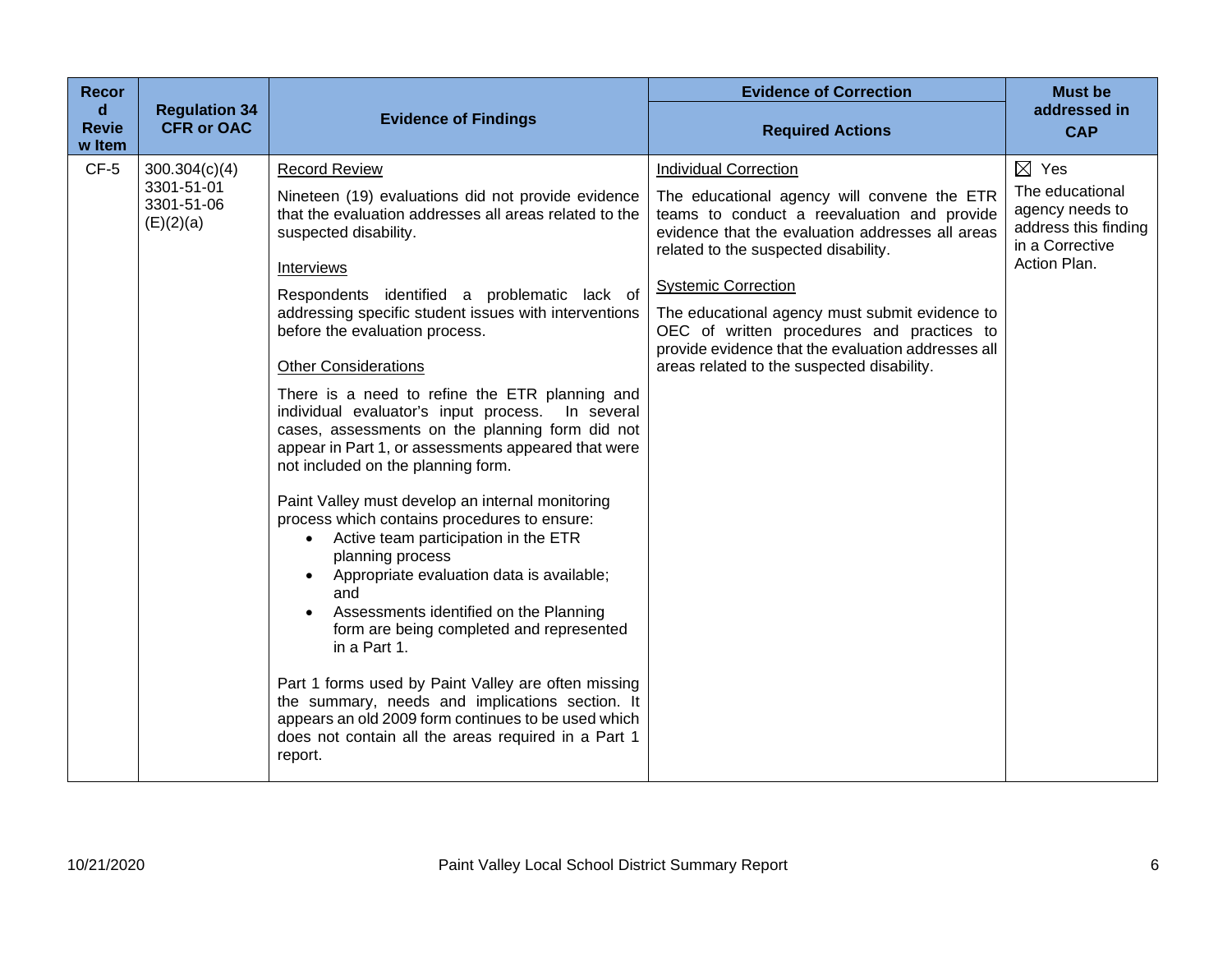| <b>Recor</b><br>d      | <b>Regulation 34</b> |                                                                                                                                                                                                                                                                                                                                                                                                                                                                                                                                                                                                                                                                                                                         | <b>Evidence of Correction</b>                                                                                                                                                                                                                                                                                                                                                                                                                                                                                                                    | <b>Must be</b><br>addressed in                                                                                   |
|------------------------|----------------------|-------------------------------------------------------------------------------------------------------------------------------------------------------------------------------------------------------------------------------------------------------------------------------------------------------------------------------------------------------------------------------------------------------------------------------------------------------------------------------------------------------------------------------------------------------------------------------------------------------------------------------------------------------------------------------------------------------------------------|--------------------------------------------------------------------------------------------------------------------------------------------------------------------------------------------------------------------------------------------------------------------------------------------------------------------------------------------------------------------------------------------------------------------------------------------------------------------------------------------------------------------------------------------------|------------------------------------------------------------------------------------------------------------------|
| <b>Revie</b><br>w Item | <b>CFR or OAC</b>    | <b>Evidence of Findings</b>                                                                                                                                                                                                                                                                                                                                                                                                                                                                                                                                                                                                                                                                                             | <b>Required Actions</b>                                                                                                                                                                                                                                                                                                                                                                                                                                                                                                                          | <b>CAP</b>                                                                                                       |
| CF-6                   | 300.306(c)           | <b>Record Review</b><br>Sixteen (16) evaluations did not show evidence of<br>clearly stating the summary of assessment results.<br><b>Other Considerations</b><br>The information in Part 2 of the ETR must be clear<br>and concise and not be a copy and paste of<br>information from Part 1. The language should be<br>written in terms that the parents, as well as all<br>involved professionals, can understand and use to<br>create goals and services in the IEP. All areas<br>addressed in Part 1 must be summarized in Part 2. In<br>multiple instances, all areas were not summarized<br>and/or information was not included that could be<br>used to create meaningful goals and services within<br>the IEP. | <b>Individual Correction</b><br>The educational agency will reconvene the ETR<br>teams to conduct a reevaluation and provide a<br>clear and concise summary of the data and<br>conducted<br>that<br>meets<br>assessment<br>the<br>requirements of 3301-51-06 (G) (Summary of<br>information). The IEP team must consider the<br>results of this reevaluation.<br><b>Systemic Correction</b><br>The educational agency must submit evidence to<br>OEC of written procedures and practices<br>regarding summary of data and assessment<br>results. | $\boxtimes$ Yes<br>The educational<br>agency needs to<br>address this finding<br>in a Corrective<br>Action Plan. |
| CF-7                   | 300.306(c)           | <b>Record Review</b><br>Nine evaluation team reports did not contain a clear<br>and succinct description of educational needs.<br><b>Other Considerations</b><br>Educational needs were sometimes generic in nature<br>and did not address the child's individualized needs.<br>Sometimes educational needs were stated in Part 1<br>but were not included into the Part 2 summary.                                                                                                                                                                                                                                                                                                                                     | <b>Individual Correction</b><br>The educational agency will reconvene the ETR<br>teams to conduct a reevaluation and provide a<br>clear and succinct description of the student's<br>educational needs. The IEP team must consider<br>the results of this reevaluation.<br><b>Systemic Correction</b><br>The educational agency must submit evidence to<br>OEC of written procedures and practices<br>regarding description of educational needs.                                                                                                | $\boxtimes$ Yes<br>The educational<br>agency needs to<br>address this finding<br>in a Corrective<br>Action Plan. |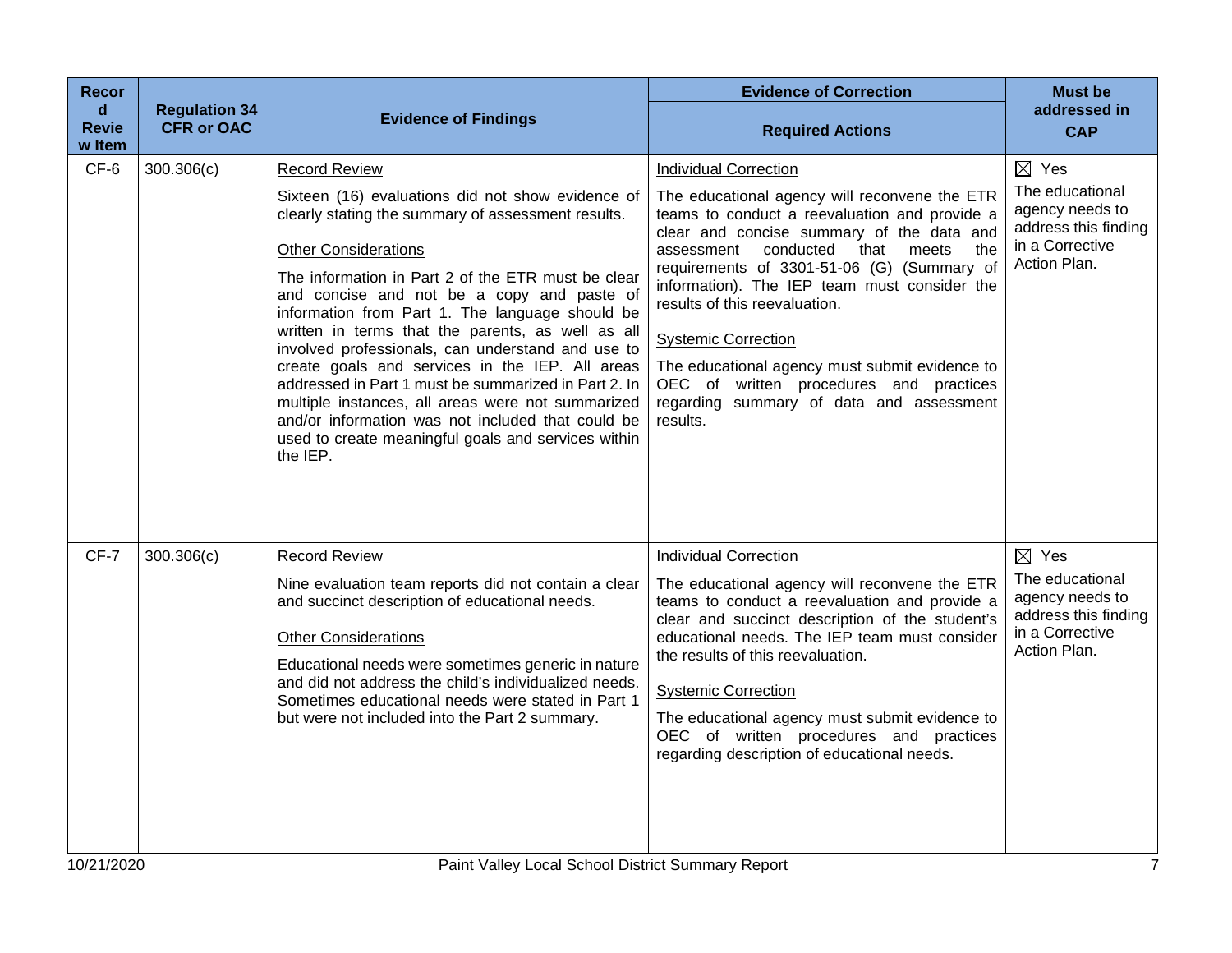| <b>Recor</b><br>d<br><b>Revie</b><br>w Item | <b>Regulation 34</b><br><b>CFR or OAC</b> | <b>Evidence of Findings</b>                                                                                                                                                                                                                                                           | <b>Evidence of Correction</b><br><b>Required Actions</b>                                                                                                                                                                                                                                                                                                                                                                                                                                                      | <b>Must be</b><br>addressed in<br><b>CAP</b>                                                                                      |
|---------------------------------------------|-------------------------------------------|---------------------------------------------------------------------------------------------------------------------------------------------------------------------------------------------------------------------------------------------------------------------------------------|---------------------------------------------------------------------------------------------------------------------------------------------------------------------------------------------------------------------------------------------------------------------------------------------------------------------------------------------------------------------------------------------------------------------------------------------------------------------------------------------------------------|-----------------------------------------------------------------------------------------------------------------------------------|
| CF-8                                        | 300.306(c)                                | <b>Record Review</b><br>Ten (10) evaluation team reports did not contain<br>specific implications for instruction.<br><b>Other Considerations</b><br>Sometimes implications for instruction were stated in<br>Part 1 but were not included into the Part 2 summary.                   | <b>Individual Correction</b><br>The educational agency will reconvene the ETR<br>teams to conduct a reevaluation and provide a<br>clear description of specific implications for<br>instruction. The IEP team must consider the<br>results of this reevaluation.<br><b>Systemic Correction</b><br>The educational agency must submit evidence to<br>OEC of written procedures and practices<br>regarding implications for instruction.                                                                        | $\boxtimes$ Yes<br>The educational<br>agency needs to<br>address this finding<br>in a Corrective<br>Action Plan.                  |
| CF-9                                        | 300.306(a)(1)<br>3301-51-01<br>(B)(21)    | <b>Record Review</b><br>Four evaluations did not show evidence that a group<br>of qualified professionals, as appropriate to the<br>suspected disability, were involved in determining<br>whether the child is a child with a disability as well as<br>the child's educational needs. | <b>Individual Correction</b><br>The educational agency must provide evidence<br>that the ETR teams and other qualified<br>professionals, as appropriate, participated in the<br>determination of eligibility and educational needs.<br>If not, the ETR team must reconvene and provide<br>OEC evidence of group participation.<br><b>Systemic Correction</b><br>The educational agency must submit evidence to<br>OEC of written procedures and practices<br>regarding the eligibility determination process. | $\boxtimes$ No<br>The educational<br>agency does not<br>need to address<br>this finding in a<br><b>Corrective Action</b><br>Plan. |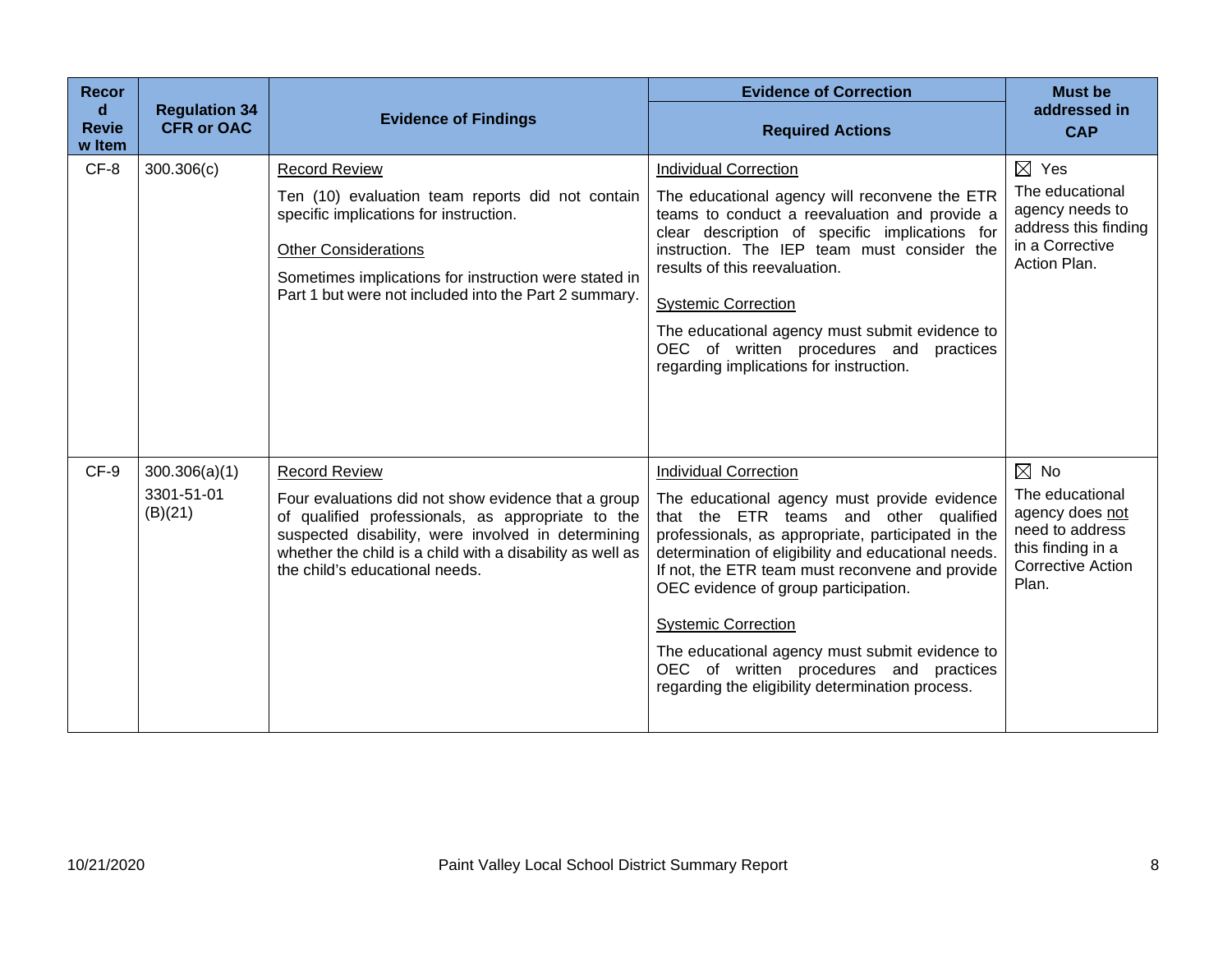# **Component 2: Delivery of Services**

*Each educational agency shall have policies, procedures and practices to ensure that each child with a disability has an IEP that is developed, reviewed, and revised in a meeting and implemented in accordance with 300.320 through 300.324.*

| <b>Record</b>                | <b>Regulation 34</b>                |                                                                                                                                                                                                                                            | <b>Evidence of Correction</b>                                                                                                                                                                                                                         | <b>Must be addressed</b>                                                                      |
|------------------------------|-------------------------------------|--------------------------------------------------------------------------------------------------------------------------------------------------------------------------------------------------------------------------------------------|-------------------------------------------------------------------------------------------------------------------------------------------------------------------------------------------------------------------------------------------------------|-----------------------------------------------------------------------------------------------|
| <b>Review</b><br><b>Item</b> | <b>CFR or OAC</b>                   | <b>Evidence of Findings</b>                                                                                                                                                                                                                | <b>Required Actions</b>                                                                                                                                                                                                                               | in CAP                                                                                        |
| $DS-1$                       | SPP Indicator 13                    | <b>Record Review</b>                                                                                                                                                                                                                       | <b>Individual Correction</b>                                                                                                                                                                                                                          | $\boxtimes$ Yes                                                                               |
|                              | 300.320 (b)<br>3301-51-07<br>(H)(2) | Eleven (11) IEPs did not show evidence that the<br>postsecondary transition plan met all eight required<br>elements of the IDEA for the student, specifically in<br>the following area(s):<br>1. There<br>measurable<br>are<br>appropriate | The educational agency must reconvene the<br>teams to review and correct the postsecondary<br>transition plan for the IEPs identified as<br>noncompliant or provide documentation of the<br>student's withdrawal date from the educational<br>agency. | The educational<br>agency needs to<br>address this finding<br>in a Corrective<br>Action Plan. |
|                              |                                     | postsecondary goal(s).<br>2. The postsecondary goals are updated                                                                                                                                                                           |                                                                                                                                                                                                                                                       |                                                                                               |
|                              |                                     | annually.                                                                                                                                                                                                                                  | <b>Systemic Correction</b>                                                                                                                                                                                                                            |                                                                                               |
|                              |                                     | 3. The postsecondary goals were based on<br>age appropriate transition assessment<br>(AATA).                                                                                                                                               | The educational agency must submit evidence to<br>OEC of written procedures and practices regarding<br>transition services.                                                                                                                           |                                                                                               |
|                              |                                     | 4. There are transition services that will<br>reasonably enable the student to meet the<br>postsecondary goal(s).                                                                                                                          |                                                                                                                                                                                                                                                       |                                                                                               |
|                              |                                     | 5. The transition services include courses of<br>study that will reasonably enable the<br>student to meet the postsecondary goal(s).                                                                                                       |                                                                                                                                                                                                                                                       |                                                                                               |
|                              |                                     | 6. The annual goal(s) are related to the<br>student's transition service needs.                                                                                                                                                            |                                                                                                                                                                                                                                                       |                                                                                               |
|                              |                                     | 7. There is evidence the student was invited to<br>the IEP Team Meeting where transition<br>services were discussed.                                                                                                                       |                                                                                                                                                                                                                                                       |                                                                                               |
|                              |                                     | 8. When appropriate, there is evidence that a<br>representative of any participating agency<br>was invited to the IEP Team Meeting.                                                                                                        |                                                                                                                                                                                                                                                       |                                                                                               |
|                              |                                     | Interviews                                                                                                                                                                                                                                 |                                                                                                                                                                                                                                                       |                                                                                               |
|                              |                                     | Interviews revealed a lack of understanding of the<br>secondary transition process and responsibilities,<br>indicating a need for training and technical<br>assistance in this area.<br><b>Other Considerations</b>                        |                                                                                                                                                                                                                                                       |                                                                                               |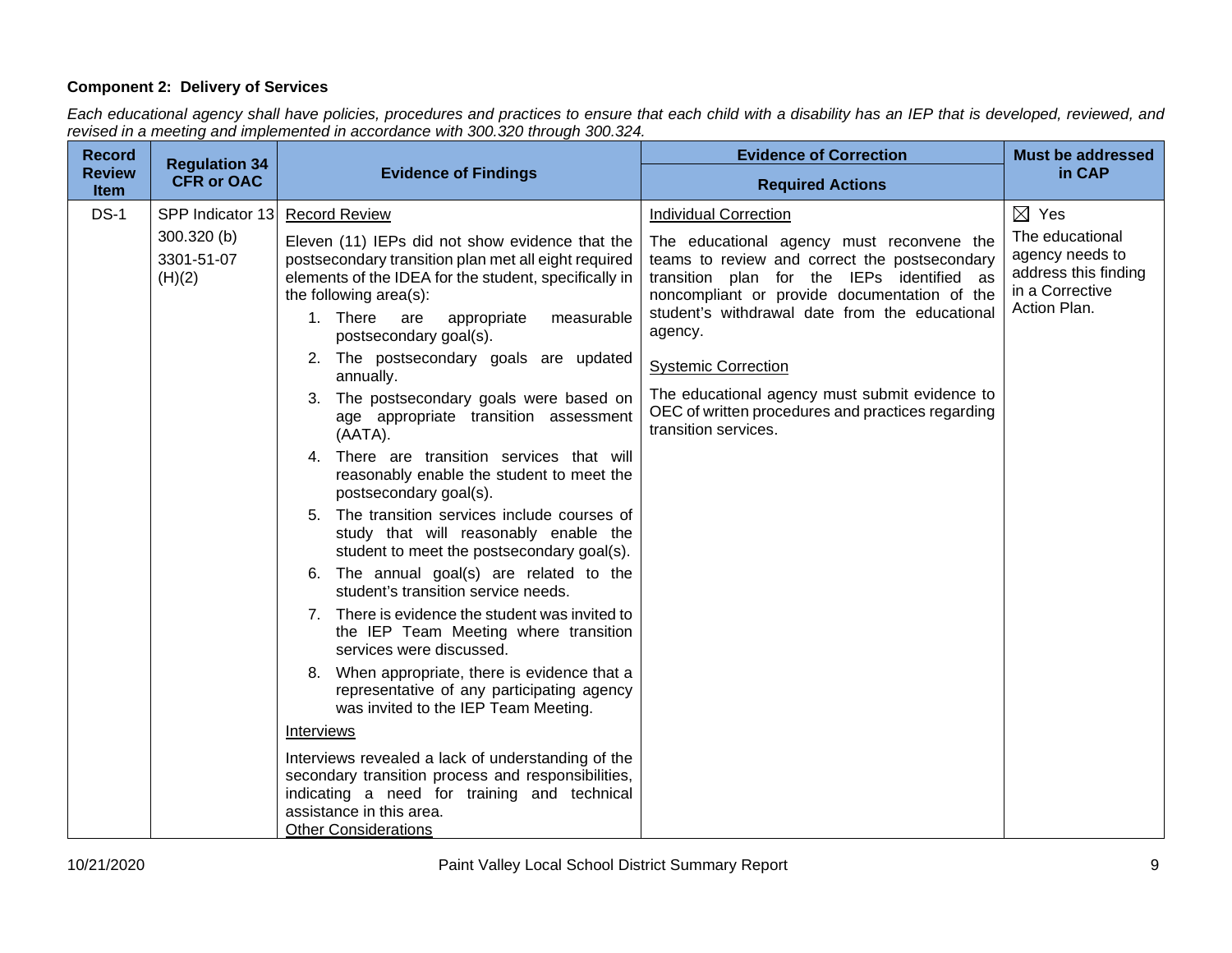| <b>Regulation 34</b> |                                                                                                                                                                                                                                                                                                                                                                                                                                                                                                                                                  | <b>Evidence of Correction</b>                                                                                                                                                                                                                                                                                                                                                                                                                                                                                                                                                                                                                                | <b>Must be addressed</b>                                                                            |
|----------------------|--------------------------------------------------------------------------------------------------------------------------------------------------------------------------------------------------------------------------------------------------------------------------------------------------------------------------------------------------------------------------------------------------------------------------------------------------------------------------------------------------------------------------------------------------|--------------------------------------------------------------------------------------------------------------------------------------------------------------------------------------------------------------------------------------------------------------------------------------------------------------------------------------------------------------------------------------------------------------------------------------------------------------------------------------------------------------------------------------------------------------------------------------------------------------------------------------------------------------|-----------------------------------------------------------------------------------------------------|
| <b>CFR or OAC</b>    |                                                                                                                                                                                                                                                                                                                                                                                                                                                                                                                                                  | <b>Required Actions</b>                                                                                                                                                                                                                                                                                                                                                                                                                                                                                                                                                                                                                                      | in CAP                                                                                              |
|                      | Several Transition Plans did contain the student's<br>Preferences, Interests, Needs and Strengths<br>(PINS) that were gathered from appropriate<br>AATAs; however, they appeared to be the same for<br>all three postsecondary goals. There is an<br>opportunity for Paint Valley Schools to improve<br>their Transition Planning by better connecting<br>student's PINS to student's Postsecondary<br>Competitive<br>Education,<br>Employment<br>and<br>Independent Living goals                                                                |                                                                                                                                                                                                                                                                                                                                                                                                                                                                                                                                                                                                                                                              |                                                                                                     |
|                      | Students must be invited to attend their own IEP<br>meeting when transition planning is being<br>considered, starting at age 14 or younger, if<br>appropriate.                                                                                                                                                                                                                                                                                                                                                                                   |                                                                                                                                                                                                                                                                                                                                                                                                                                                                                                                                                                                                                                                              |                                                                                                     |
|                      | Training must be provided to all ETR and IEP<br>members responsible for assessing and writing<br>transition plans to ensure they are compliant and<br>beneficial to the student.                                                                                                                                                                                                                                                                                                                                                                 |                                                                                                                                                                                                                                                                                                                                                                                                                                                                                                                                                                                                                                                              |                                                                                                     |
| 300.320(a)(1)        | <b>Record Review</b>                                                                                                                                                                                                                                                                                                                                                                                                                                                                                                                             | Individual Correction                                                                                                                                                                                                                                                                                                                                                                                                                                                                                                                                                                                                                                        | $\boxtimes$ Yes                                                                                     |
|                      | Eighteen (18) IEPs did not contain Present Levels<br>of Academic Achievement and Functional<br>Performance (PLOP) that addressed the needs of<br>the student.<br>Interviews<br>Several staff members indicated they use common<br>assessment data in order to create a current<br>baseline for the Present Levels of Performance.<br>However, these data points are not specific to the<br>deficits described in the goals.<br>Interviews revealed a request from staff for more<br>Professional Development in how to write<br>compliant IEP's. | teams of the IEPs identified as noncompliant to<br>review and amend the PLOP related to each goal<br>to include:<br>· Summary of current daily academic/<br>behavior and/ or functional performance<br>(strengths and needs) compared to<br>expected grade level standards in order to<br>provide a frame of reference;<br><b>PLOP</b><br>must relate to the goal<br>measurement<br>Baseline data provided for developing a<br>measurable goal.<br><b>Systemic Correction</b><br>The educational agency must submit evidence to<br>OEC of written procedures and practices regarding<br>the review of current academic/functional data<br>when writing IEPs. | The educational<br>agency needs to<br>address this finding<br>in a Corrective<br>Action Plan.<br>10 |
|                      |                                                                                                                                                                                                                                                                                                                                                                                                                                                                                                                                                  | <b>Evidence of Findings</b>                                                                                                                                                                                                                                                                                                                                                                                                                                                                                                                                                                                                                                  | The educational agency must reconvene the IEP<br>Paint Valley Local School District Summary Report  |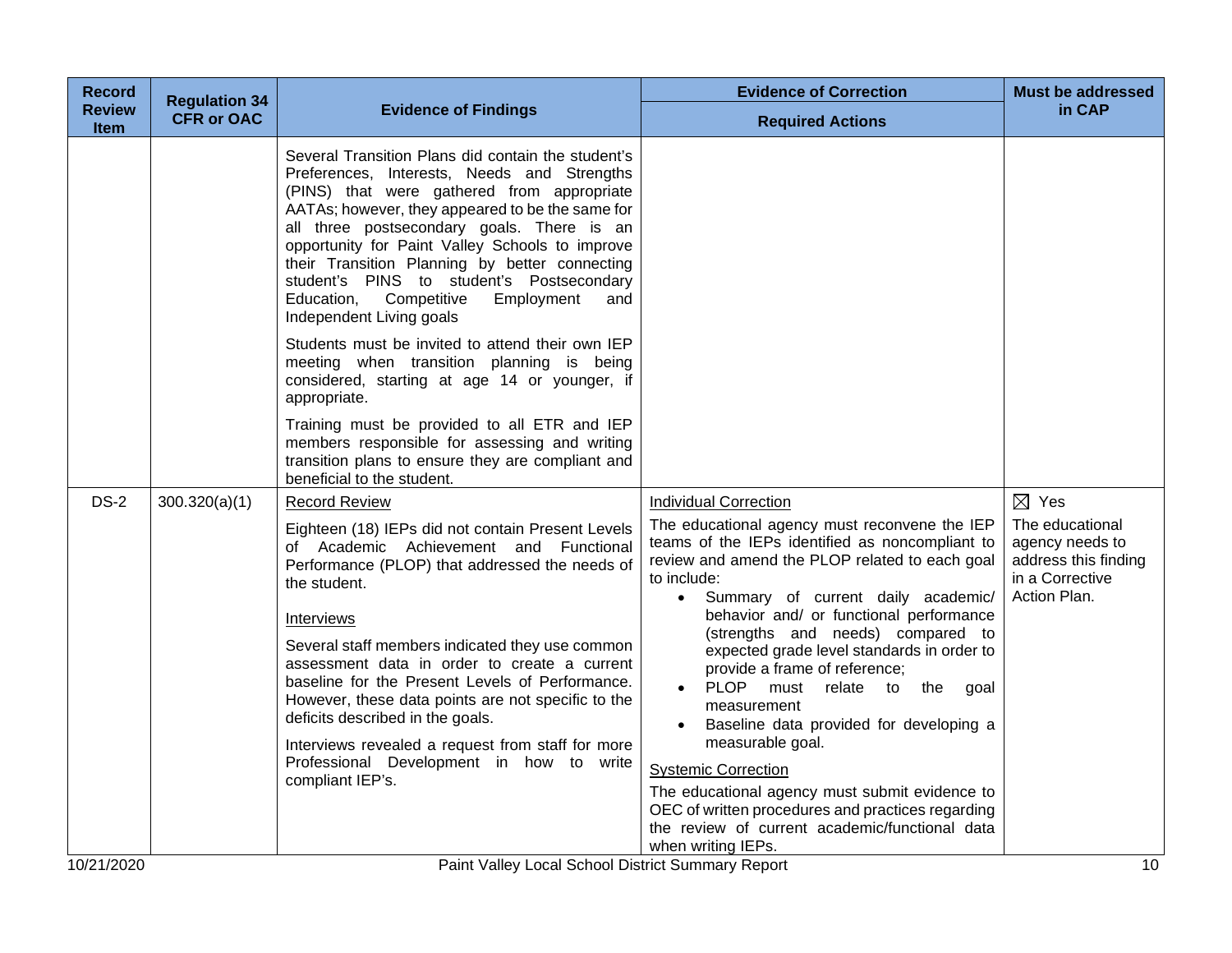| <b>Record</b>                | <b>Regulation 34</b> |                                                                                                                                                                                                                                                                                                                                                                                                                                                                                                                                                                                                                                                                                                       | <b>Evidence of Correction</b>                                                                                                                                                                                                                                                                                                                                                                                                                                                                                                                                                                                                                                                                                                                                                               | <b>Must be addressed</b>                                                                                         |
|------------------------------|----------------------|-------------------------------------------------------------------------------------------------------------------------------------------------------------------------------------------------------------------------------------------------------------------------------------------------------------------------------------------------------------------------------------------------------------------------------------------------------------------------------------------------------------------------------------------------------------------------------------------------------------------------------------------------------------------------------------------------------|---------------------------------------------------------------------------------------------------------------------------------------------------------------------------------------------------------------------------------------------------------------------------------------------------------------------------------------------------------------------------------------------------------------------------------------------------------------------------------------------------------------------------------------------------------------------------------------------------------------------------------------------------------------------------------------------------------------------------------------------------------------------------------------------|------------------------------------------------------------------------------------------------------------------|
| <b>Review</b><br><b>Item</b> | <b>CFR or OAC</b>    | <b>Evidence of Findings</b>                                                                                                                                                                                                                                                                                                                                                                                                                                                                                                                                                                                                                                                                           | <b>Required Actions</b>                                                                                                                                                                                                                                                                                                                                                                                                                                                                                                                                                                                                                                                                                                                                                                     | in CAP                                                                                                           |
|                              |                      | <b>Other Considerations</b><br>The present levels of performance in the IEPs<br>reviewed were inconsistent in quality and content.<br>Measurable baseline data and comparison to<br>grade level standards were missing in many cases.<br>Often, the present levels of performance did not<br>relate to the annual goal. An internal monitoring<br>and review system would be very helpful to<br>promote compliance in present levels of<br>performance.<br>This is an opportunity for professional development<br>and/or targeted technical assistance in developing<br>Present Levels of Academic Achievement and<br>Functional Performance (PLOP) that clearly<br>address the needs of the student. |                                                                                                                                                                                                                                                                                                                                                                                                                                                                                                                                                                                                                                                                                                                                                                                             |                                                                                                                  |
| $DS-3$                       | 300.320(a)(2)(i)     | <b>Record Review</b><br>Twelve (12) IEPs did not contain measurable<br>annual goals.<br>Interviews<br>Although most respondents indicated familiarity<br>with the required elements for annual IEP goals,<br>there is still a need for further training and technical<br>assistance in this area.<br><b>Other Considerations</b><br>At times, the IEP goals lacked clarity of behaviors<br>expected and of the specific measurements for<br>achievement and mastery of the goals. An internal<br>monitoring and review system would be very<br>helpful to promote compliance in annual IEP goals.                                                                                                     | <b>Individual Correction</b><br>The educational agency must reconvene the<br>teams of the IEPs identified as noncompliant to<br>review and amend annual goals to contain the<br>following critical elements:<br>1. Clearly defined behavior: the specific<br>action the child will be expected to<br>perform.<br>2. The condition (situation, setting or given<br>material) under which the behavior is to be<br>performed.<br>3. Performance criteria desired: the level the<br>child must demonstrate for mastery and<br>the number of times the child must<br>demonstrate the skill or behavior.<br><b>Systemic Correction</b><br>The educational agency must submit evidence to<br>OEC of written procedures and practices regarding<br>the development of measurable annual IEP goals. | $\boxtimes$ Yes<br>The educational<br>agency needs to<br>address this finding<br>in a Corrective<br>Action Plan. |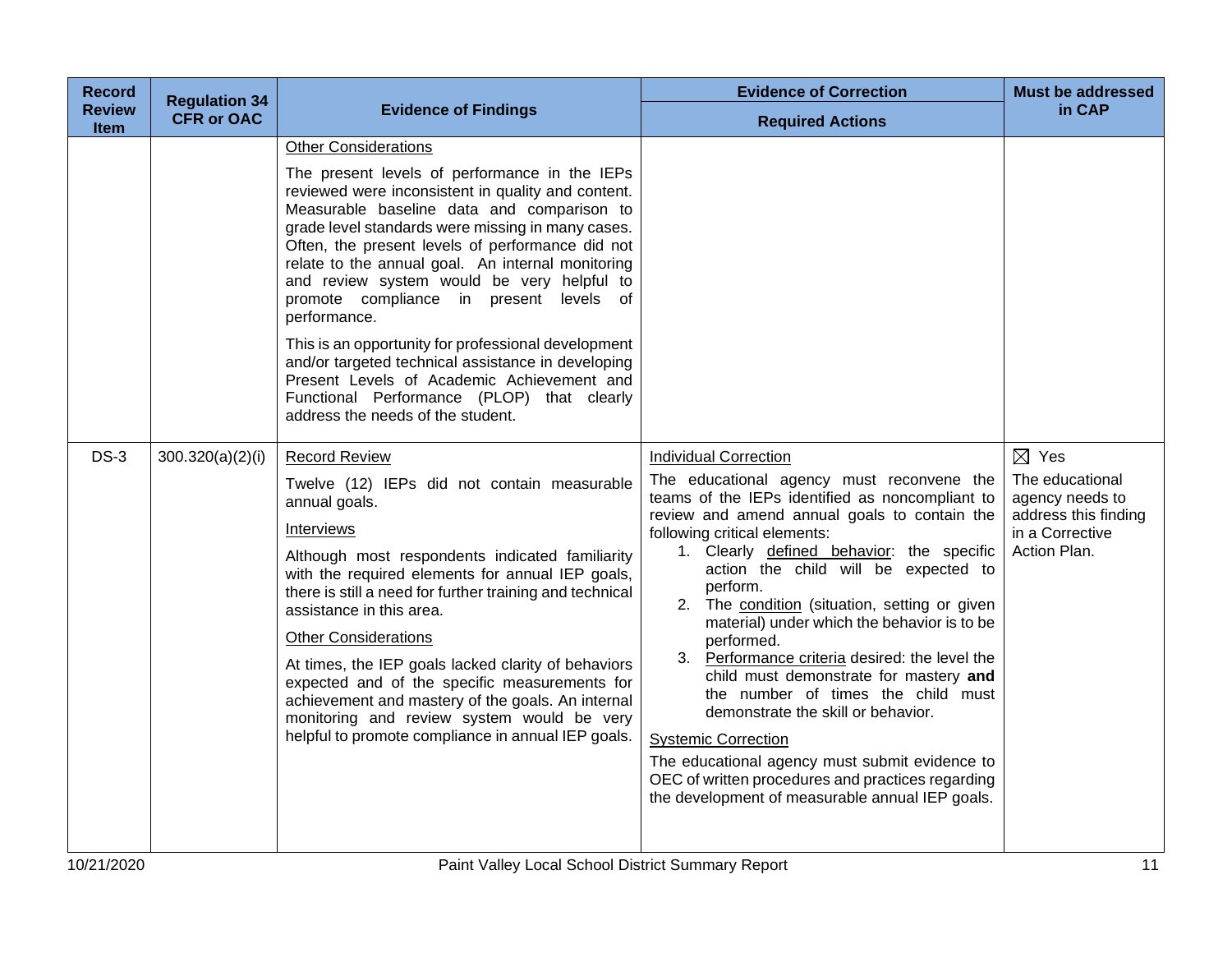| <b>Record</b>                | <b>Regulation 34</b> |                                                                                                                                                                                                                                                                                                                                                                                                                                                                                                                                                                                                                                                                                                                                                                                                          | <b>Evidence of Correction</b>                                                                                                                                                                                                                                                                                                                                                                                                                                                                                                                              | <b>Must be addressed</b>                                                                                                          |
|------------------------------|----------------------|----------------------------------------------------------------------------------------------------------------------------------------------------------------------------------------------------------------------------------------------------------------------------------------------------------------------------------------------------------------------------------------------------------------------------------------------------------------------------------------------------------------------------------------------------------------------------------------------------------------------------------------------------------------------------------------------------------------------------------------------------------------------------------------------------------|------------------------------------------------------------------------------------------------------------------------------------------------------------------------------------------------------------------------------------------------------------------------------------------------------------------------------------------------------------------------------------------------------------------------------------------------------------------------------------------------------------------------------------------------------------|-----------------------------------------------------------------------------------------------------------------------------------|
| <b>Review</b><br><b>Item</b> | <b>CFR or OAC</b>    | <b>Evidence of Findings</b>                                                                                                                                                                                                                                                                                                                                                                                                                                                                                                                                                                                                                                                                                                                                                                              | <b>Required Actions</b>                                                                                                                                                                                                                                                                                                                                                                                                                                                                                                                                    | in CAP                                                                                                                            |
| $DS-4$                       | 300.320(a)(2)(i)     | <b>Record Review</b><br>Two IEPs did not contain annual goals that address<br>the child's academic area(s) of need.                                                                                                                                                                                                                                                                                                                                                                                                                                                                                                                                                                                                                                                                                      | <b>Individual Correction</b><br>The educational agency must reconvene the<br>teams of the IEPs identified as noncompliant to<br>review and amend the IEP. Annual goals must<br>address the academic needs of the child unless the<br>team provides evidence that the goals were<br>prioritized based on the severity of the needs of the<br>child.<br><b>Systemic Correction</b><br>The educational agency must submit evidence to<br>OEC of written procedures and practices regarding<br>the IEP process of addressing identified academic<br>needs.     | $\boxtimes$ No<br>The educational<br>agency does not<br>need to address this<br>finding in a<br><b>Corrective Action</b><br>Plan. |
| <b>DS-5</b>                  | 300.320(a)(2)(i)     | <b>Record Review</b><br>Five IEPs did not contain annual goals that address<br>the child's functional area(s) of need.<br>Interviews<br>Some respondents indicated Behavior Intervention<br>Plans were not clearly communicated, or not<br>followed with fidelity. Opportunity for professional<br>development and targeted technical assistance<br>around functional needs, including Behavior<br>Intervention Plans, is needed.<br><b>Other Considerations</b><br>If functional needs were addressed in the ETR as<br>being an area of concern, they must be addressed<br>in the IEP in some capacity. It can either be<br>addressed as a goal, a related service or a<br>statement that indicates the team has prioritized<br>other needs or found that it is not an area of<br>concern at this time. | <b>Individual Correction</b><br>The educational agency must reconvene the<br>teams of the IEPs identified as noncompliant to<br>review and amend the IEP. Annual goals must<br>address the functional needs of the child unless the<br>team provides evidence that the goals were<br>prioritized based on the severity of the needs of the<br>child.<br><b>Systemic Correction</b><br>The educational agency must submit evidence to<br>OEC of written procedures and practices regarding<br>the IEP process of addressing identified functional<br>needs. | $\boxtimes$ Yes<br>The educational<br>agency needs to<br>address this finding<br>in a Corrective<br>Action Plan.                  |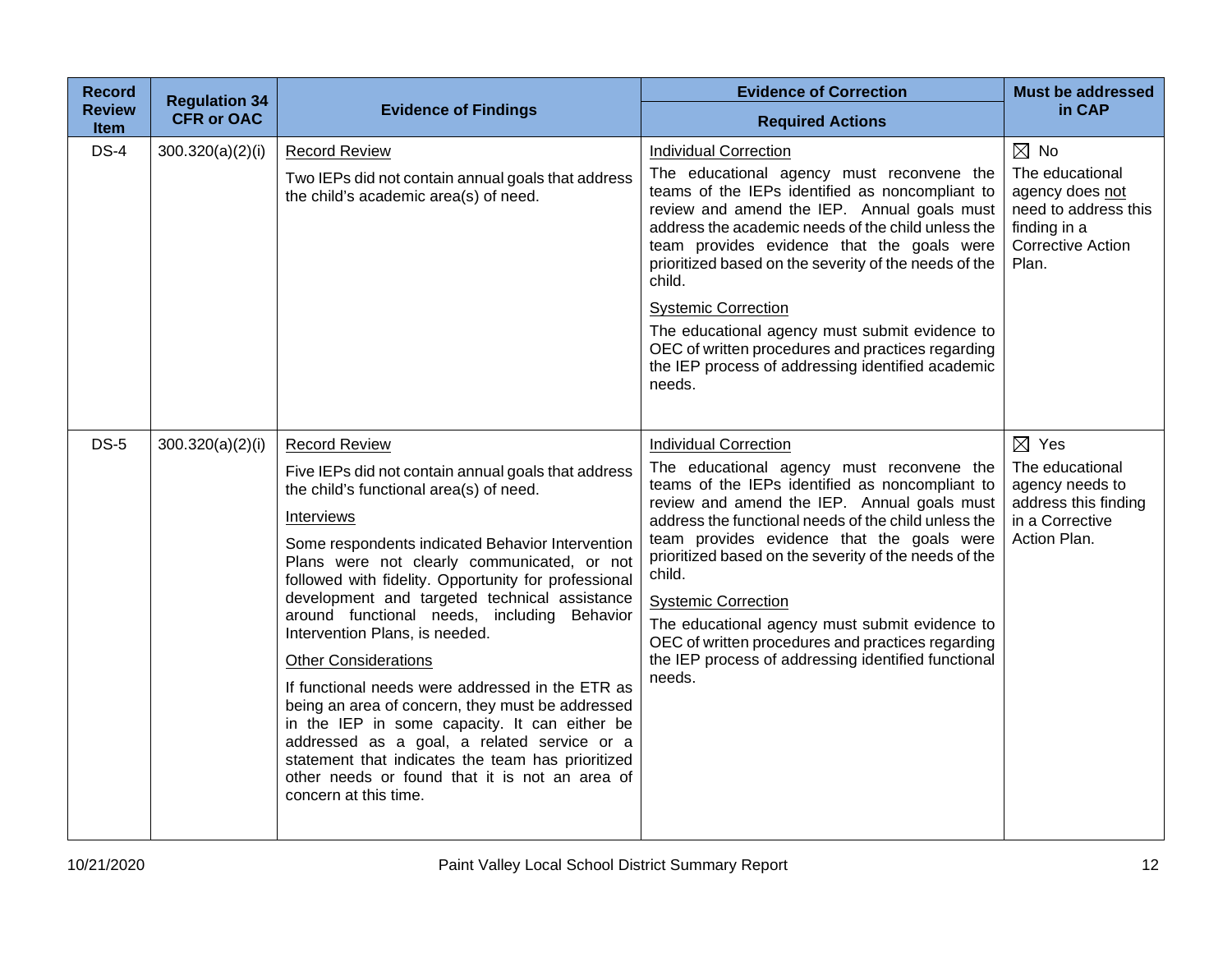| <b>Record</b>         | <b>Regulation 34</b>                        |                                                                                                                                                                                                                                                                                                                                                                                                                                                                                                                                                                                                                                                                                                                                                                                                                                                                                                                                                                                                                                                                                                                                                                                                                                                                                                                                                                                                                                                                                                                                                                                                                                                                                                                                         | <b>Evidence of Correction</b>                                                                                                                                                                                                                                                                                                                                                                                                                           | <b>Must be addressed</b>                                                                                         |
|-----------------------|---------------------------------------------|-----------------------------------------------------------------------------------------------------------------------------------------------------------------------------------------------------------------------------------------------------------------------------------------------------------------------------------------------------------------------------------------------------------------------------------------------------------------------------------------------------------------------------------------------------------------------------------------------------------------------------------------------------------------------------------------------------------------------------------------------------------------------------------------------------------------------------------------------------------------------------------------------------------------------------------------------------------------------------------------------------------------------------------------------------------------------------------------------------------------------------------------------------------------------------------------------------------------------------------------------------------------------------------------------------------------------------------------------------------------------------------------------------------------------------------------------------------------------------------------------------------------------------------------------------------------------------------------------------------------------------------------------------------------------------------------------------------------------------------------|---------------------------------------------------------------------------------------------------------------------------------------------------------------------------------------------------------------------------------------------------------------------------------------------------------------------------------------------------------------------------------------------------------------------------------------------------------|------------------------------------------------------------------------------------------------------------------|
| Review<br><b>Item</b> | <b>CFR or OAC</b>                           | <b>Evidence of Findings</b>                                                                                                                                                                                                                                                                                                                                                                                                                                                                                                                                                                                                                                                                                                                                                                                                                                                                                                                                                                                                                                                                                                                                                                                                                                                                                                                                                                                                                                                                                                                                                                                                                                                                                                             | <b>Required Actions</b>                                                                                                                                                                                                                                                                                                                                                                                                                                 | in CAP                                                                                                           |
| $DS-6$                | 300.320(a)(4)<br>3301-51-07<br>(H)(1)(e)(i) | <b>Record Review</b><br>Five IEPs did not contain a statement of specially<br>designed instruction that addresses the individual<br>needs of the child and supports the annual goals.<br>Interviews<br>Intervention specialists found it difficult to provide<br>specially designed instruction to their students due<br>to a lack of space, number of students on their<br>caseload, or lack of time in the day.<br>It was stated in interviews that Intervention<br>Specialists pull students "here or there", and at<br>different times "when they can".<br>Both General Education Teachers and Intervention<br>Specialists shared a concern that having only one<br>Intervention Specialist at the K-2 level is not<br>enough to provide appropriate supports for those<br>students. They feel strongly more support<br>(specifically more IS time) is needed at these grade<br>levels.<br>General Education staff shared they do not<br>understand the need for or use of an Individualized<br>Education Program indicating a need for training<br>and technical support in this area.<br><b>Other Considerations:</b><br>Even though Specially Designed Instruction did not<br>meet the 30% threshold for a mandatory CAP<br>component, several issues arose during the<br>interview session, making this a topic of<br>importance. With that statement, Paint Valley Local<br>Schools must revisit and revise how Specially<br>Designed Instruction is stated within the IEP,<br>provided within the classroom and tracked<br>throughout the day. With the development of<br>procedures and training on Specially Designed<br>Instruction, Paint Valley's IEPs will be better<br>equipped for ensuring that Free and Appropriate | <b>Individual Correction</b><br>The educational agency must reconvene the<br>teams of the IEPs identified as noncompliant to<br>review and amend the specially designed<br>instruction, as appropriate, to address the needs of<br>the child.<br><b>Systemic Correction</b><br>The educational agency must submit evidence to<br>OEC of written procedures and practices regarding<br>the IEP process of determining specially designed<br>instruction. | $\boxtimes$ Yes<br>The educational<br>agency needs to<br>address this finding<br>in a Corrective<br>Action Plan. |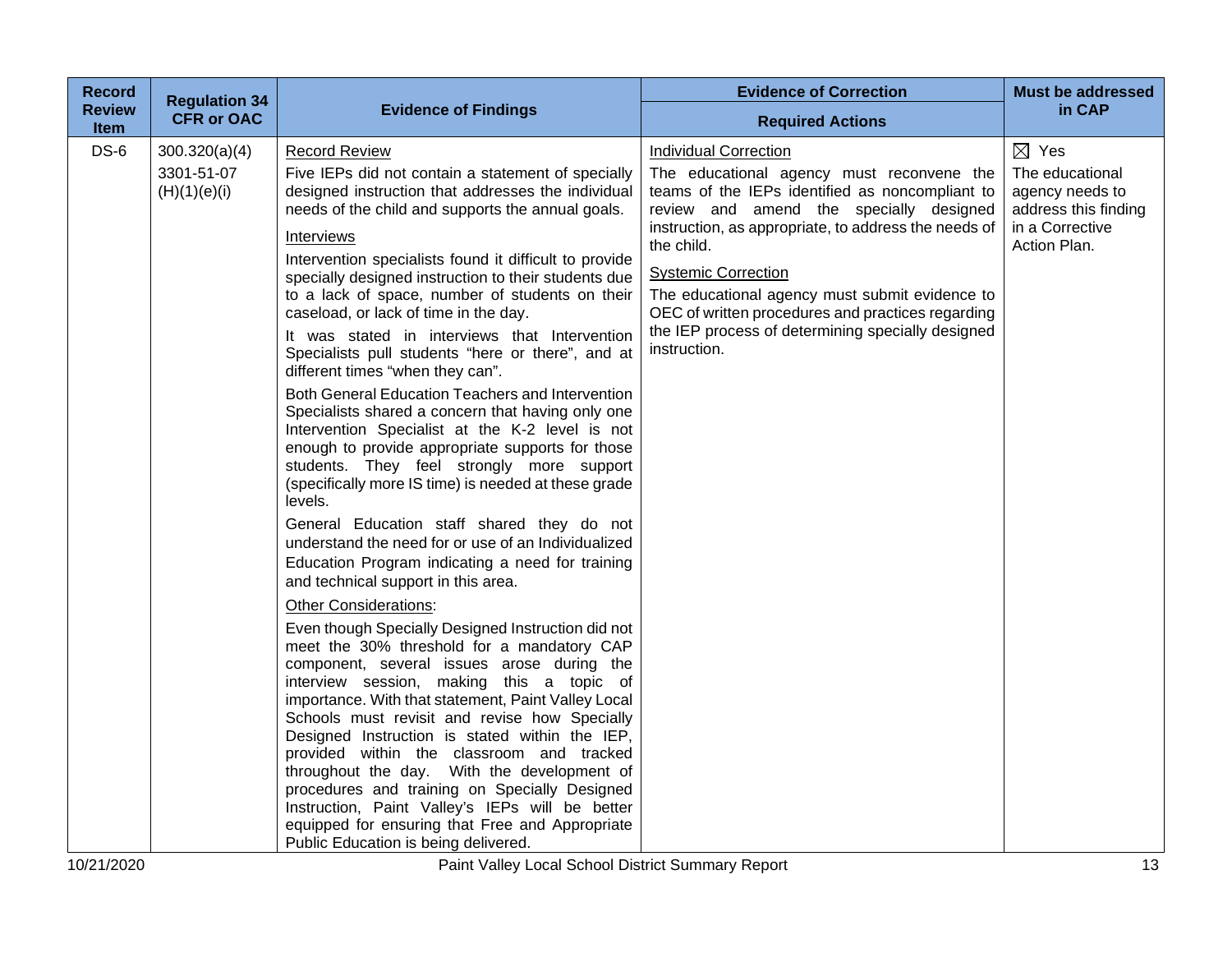| <b>Record</b><br><b>Review</b> | <b>Regulation 34</b>        | <b>Evidence of Findings</b>                                                                                       | <b>Evidence of Correction</b>                                                                                                                                                                          | <b>Must be addressed</b><br>in CAP                                                                     |
|--------------------------------|-----------------------------|-------------------------------------------------------------------------------------------------------------------|--------------------------------------------------------------------------------------------------------------------------------------------------------------------------------------------------------|--------------------------------------------------------------------------------------------------------|
| Item                           | <b>CFR or OAC</b>           |                                                                                                                   | <b>Required Actions</b>                                                                                                                                                                                |                                                                                                        |
| <b>DS-7</b>                    | 300.320(a)(7)               | <b>Record Review</b>                                                                                              | <b>Individual Correction</b>                                                                                                                                                                           | $\boxtimes$ No                                                                                         |
|                                | 3301-51-07<br>(H)(1)(i)     | Four IEPs did not indicate the specific location<br>where the specially designed instruction will be<br>provided. | The educational agency must reconvene the<br>teams of the IEPs identified as noncompliant to<br>review and amend the location where the specially<br>designed instruction will be provided.            | The educational<br>agency does not<br>need to address this<br>finding in a                             |
|                                |                             |                                                                                                                   | <b>Systemic Correction</b>                                                                                                                                                                             | <b>Corrective Action</b>                                                                               |
|                                |                             |                                                                                                                   | The educational agency must submit evidence to<br>OEC of written procedures and practices regarding<br>the IEP process of determining the location where<br>specially designed instruction will occur. | Plan.                                                                                                  |
| $DS-8$                         | 300.320(a)(7)               | <b>Record Review</b>                                                                                              | <b>Individual Correction</b>                                                                                                                                                                           | $\boxtimes$ NA                                                                                         |
|                                | 3301-51-07<br>(H)(1)(i)     | All IEPs indicated the amount of time and                                                                         | <b>NA</b>                                                                                                                                                                                              |                                                                                                        |
|                                |                             | frequency of the specially designed instruction.                                                                  | <b>Systemic Correction</b>                                                                                                                                                                             |                                                                                                        |
|                                |                             |                                                                                                                   | <b>NA</b>                                                                                                                                                                                              |                                                                                                        |
| <b>DS-9</b>                    | 300.320(a)(4)<br>3301-51-07 | <b>Record Review</b>                                                                                              | <b>Individual Correction</b>                                                                                                                                                                           | $\boxtimes$ No                                                                                         |
|                                | (H)(1)(e)                   | One IEP did not identify related services that<br>address the needs of the child and support the<br>annual goals. | The educational agency must reconvene the team<br>of the IEP identified as noncompliant to review and<br>amend the IEP to include related services that<br>were identified as needed in the IEP.       | The educational<br>agency does not<br>need to address this<br>finding in a                             |
|                                |                             |                                                                                                                   | <b>Systemic Correction</b>                                                                                                                                                                             | <b>Corrective Action</b><br>Plan.                                                                      |
|                                |                             |                                                                                                                   | The educational agency must submit evidence to<br>OEC of written procedures and practices regarding<br>the IEP process of addressing identified related<br>service needs.                              |                                                                                                        |
| <b>DS-10</b>                   | 300.320(a)(7)               | <b>Record Review</b>                                                                                              | <b>Individual Correction</b>                                                                                                                                                                           | $\boxtimes$ No                                                                                         |
|                                | 3301-51-07<br>(H)(1)(i)     | One IEP did not indicate the location where the<br>related services will be provided.                             | The educational agency must reconvene the team<br>of the IEP identified as noncompliant to review and<br>amend the IEP to include the location where the<br>related services will be provided.         | The educational<br>agency does not<br>need to address this<br>finding in a<br><b>Corrective Action</b> |
|                                |                             |                                                                                                                   | <b>Systemic Correction</b>                                                                                                                                                                             | Plan.                                                                                                  |
|                                |                             |                                                                                                                   | The educational agency must submit evidence to<br>OEC of written procedures and practices regarding<br>the IEP process of determining the location where<br>related services will occur.               |                                                                                                        |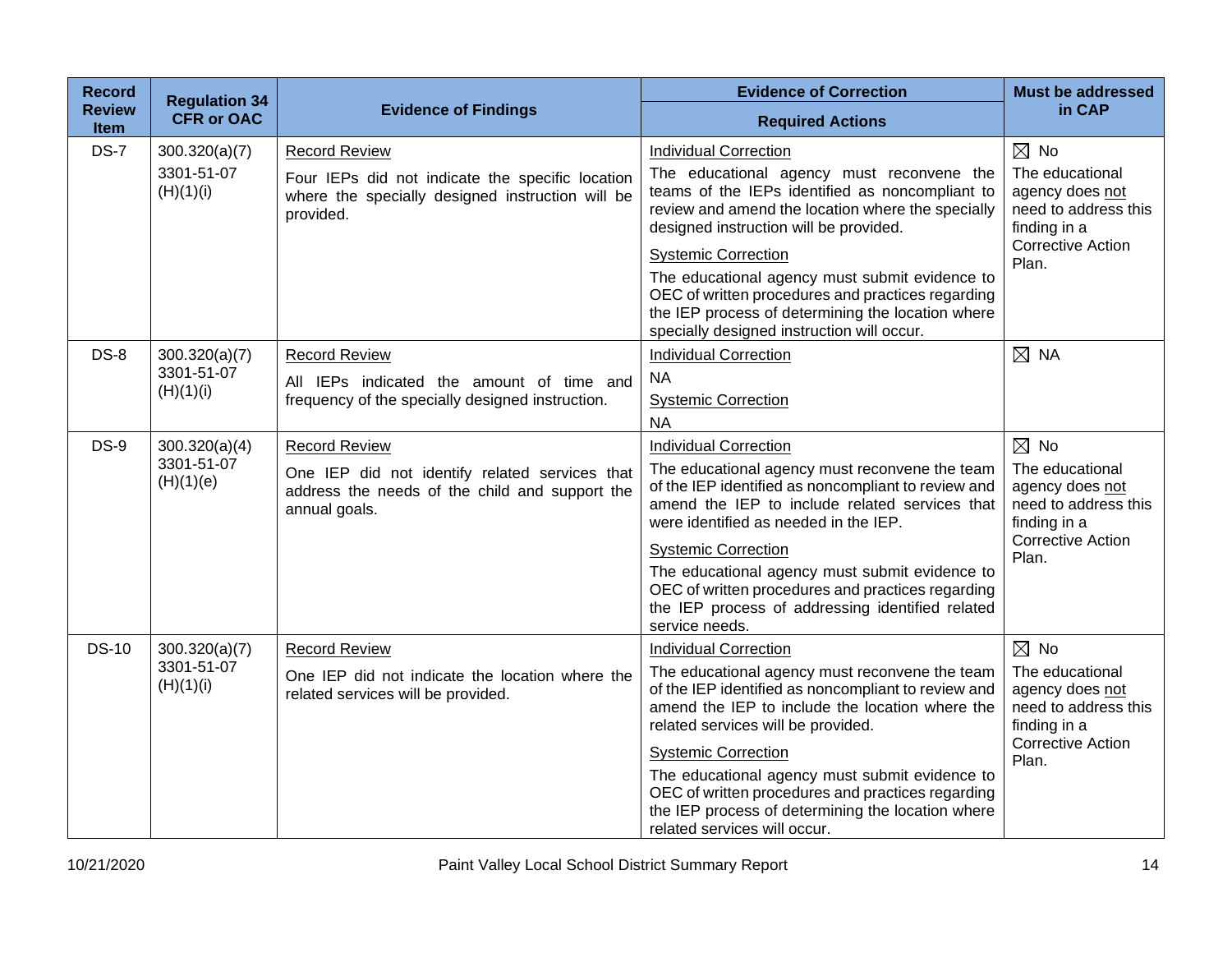| <b>Record</b>                | <b>Regulation 34</b>                        |                                                                                                                                                                                                                                                                                                                                                                                                                                                                                                                                                                                                                                                                                                                                                                                                                                                         | <b>Evidence of Correction</b>                                                                                                                                                                                                                                                                                                                                                                                                                                                                | <b>Must be addressed</b>                                                                                         |
|------------------------------|---------------------------------------------|---------------------------------------------------------------------------------------------------------------------------------------------------------------------------------------------------------------------------------------------------------------------------------------------------------------------------------------------------------------------------------------------------------------------------------------------------------------------------------------------------------------------------------------------------------------------------------------------------------------------------------------------------------------------------------------------------------------------------------------------------------------------------------------------------------------------------------------------------------|----------------------------------------------------------------------------------------------------------------------------------------------------------------------------------------------------------------------------------------------------------------------------------------------------------------------------------------------------------------------------------------------------------------------------------------------------------------------------------------------|------------------------------------------------------------------------------------------------------------------|
| <b>Review</b><br><b>Item</b> | <b>CFR or OAC</b>                           | <b>Evidence of Findings</b>                                                                                                                                                                                                                                                                                                                                                                                                                                                                                                                                                                                                                                                                                                                                                                                                                             | <b>Required Actions</b>                                                                                                                                                                                                                                                                                                                                                                                                                                                                      | in CAP                                                                                                           |
| <b>DS-11</b>                 | 300.320(a)(7)<br>3301-51-07<br>(H)(1)(i)    | <b>Record Review</b><br>All IEPs indicated the amount of time, duration and<br>frequency of the related services to be provided.                                                                                                                                                                                                                                                                                                                                                                                                                                                                                                                                                                                                                                                                                                                        | <b>Individual Correction</b><br><b>NA</b><br><b>Systemic Correction</b><br><b>NA</b>                                                                                                                                                                                                                                                                                                                                                                                                         | $\boxtimes$ NA                                                                                                   |
| <b>DS-12</b>                 | 300.324(a)(2)(v)<br>3301-51-<br>01(B)(3)    | <b>Record Review</b><br>There were no applicable IEPs reviewed regarding<br>assistive technology to enable the child to be<br>involved and make progress in the general<br>education curriculum.                                                                                                                                                                                                                                                                                                                                                                                                                                                                                                                                                                                                                                                        | <b>Individual Correction</b><br><b>NA</b><br><b>Systemic Correction</b><br><b>NA</b>                                                                                                                                                                                                                                                                                                                                                                                                         | $\boxtimes$ NA                                                                                                   |
| <b>DS-13</b>                 | 300.320(a)(6)(i)<br>3301-51-07<br>(H)(1)(g) | <b>Record Review</b><br>Twelve (12) IEPs did not identify accommodations<br>provided to enable the child to be involved and<br>make progress in the general education curriculum.<br>Interviews<br>The need for and use of accommodations was<br>misunderstood by some staff members, indicating<br>a need for training and technical support in this<br>area.<br><b>Other Considerations</b><br>IEP accommodations listed were not explained<br>regarding conditions and extent of the<br>accommodation. Phrases like "as needed" and<br>"may need" are not acceptable in describing<br>accommodations. Accommodations cannot be the<br>choice of the teacher or the student.<br>Training from SSTs as well as an internal<br>monitoring review system would be very helpful to<br>promote<br>compliance<br>in<br>the<br>0f<br>area<br>accommodations. | <b>Individual Correction</b><br>The educational agency must reconvene the<br>teams of the IEPs identified as noncompliant to<br>review the accommodations that would directly<br>assist the child to access the course content<br>without altering the scope or complexity of the<br>information taught and include them on the IEP.<br><b>Systemic Correction</b><br>The educational agency must submit evidence to<br>OEC of written procedures and practices regarding<br>accommodations. | $\boxtimes$ Yes<br>The educational<br>agency needs to<br>address this finding<br>in a Corrective<br>Action Plan. |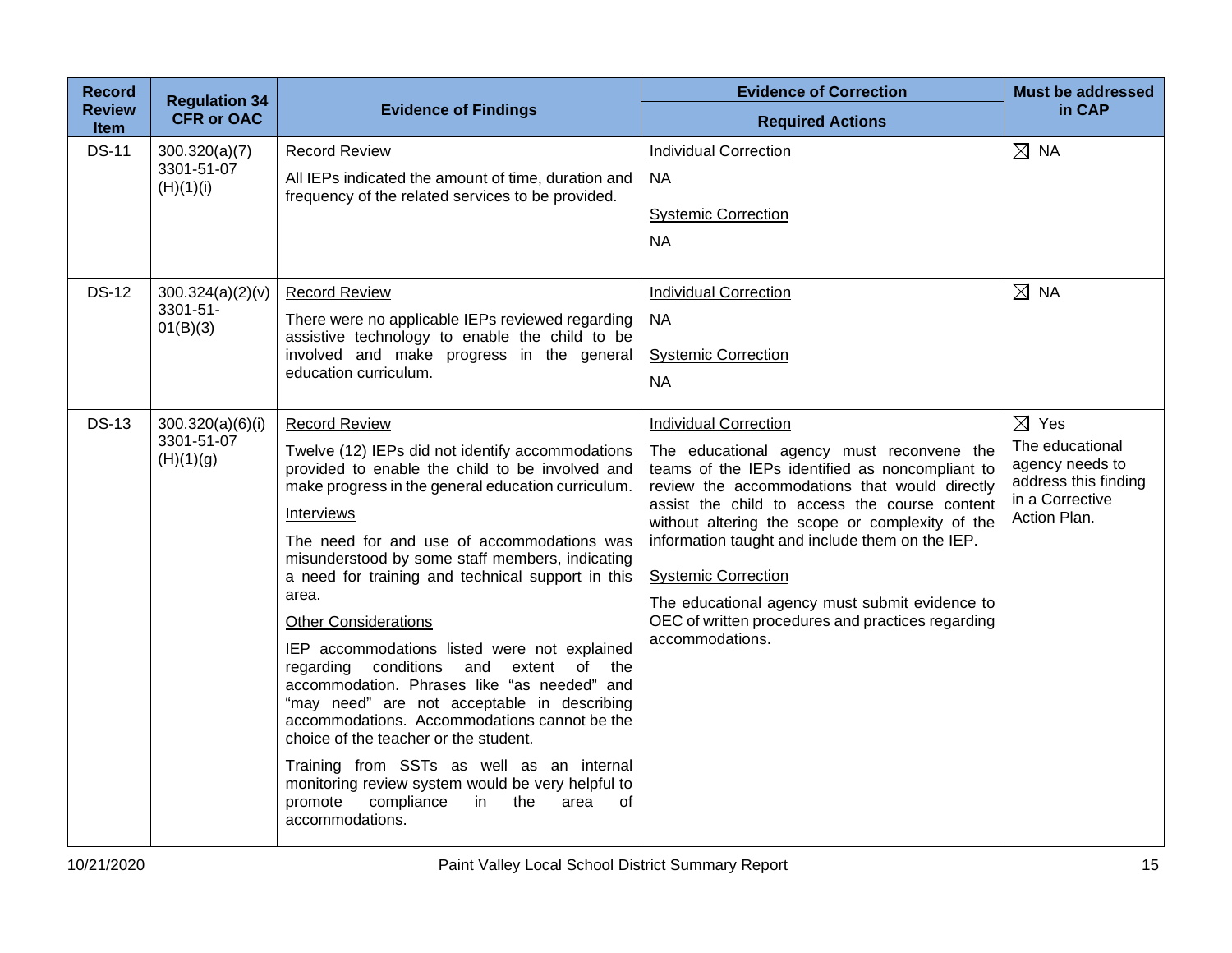| <b>Record</b>                | <b>Regulation 34</b>                     |                                                                                                                                                                                                                                                                                                                                                                                                                                                                                                                                                                                                                                                      | <b>Evidence of Correction</b>                                                                                                                                                                                                                                                                                                                                                                                                                                                                                              | <b>Must be addressed</b>                                                                                                          |
|------------------------------|------------------------------------------|------------------------------------------------------------------------------------------------------------------------------------------------------------------------------------------------------------------------------------------------------------------------------------------------------------------------------------------------------------------------------------------------------------------------------------------------------------------------------------------------------------------------------------------------------------------------------------------------------------------------------------------------------|----------------------------------------------------------------------------------------------------------------------------------------------------------------------------------------------------------------------------------------------------------------------------------------------------------------------------------------------------------------------------------------------------------------------------------------------------------------------------------------------------------------------------|-----------------------------------------------------------------------------------------------------------------------------------|
| <b>Review</b><br><b>Item</b> | <b>CFR or OAC</b>                        | <b>Evidence of Findings</b>                                                                                                                                                                                                                                                                                                                                                                                                                                                                                                                                                                                                                          | <b>Required Actions</b>                                                                                                                                                                                                                                                                                                                                                                                                                                                                                                    | in CAP                                                                                                                            |
| <b>DS-14</b>                 | 300.320(a)(4)<br>3301-51-07<br>(H)(1)(e) | <b>Record Review</b><br>Four IEPs did not identify modifications to enable<br>the child to be involved and make progress in the<br>general education curriculum.<br><b>Other Considerations</b><br>This area is an opportunity for professional<br>development and/or targeted technical assistance<br>to address the content that students are expected<br>to learn where amount or complexity of materials<br>altered from grade level curriculum<br>are<br>expectations. When an instructional or curriculum<br>modification is made, either the specific subject<br>matter is altered, or the performance expected of<br>the student is changed. | <b>Individual Correction</b><br>The educational agency must reconvene the<br>teams of the IEPs identified as noncompliant to<br>review the modifications that would alter the<br>amount or complexity of grade-level materials and<br>would enable the child to be involved and make<br>progress in the general education curriculum and<br>include them in the IEP<br><b>Systemic Correction</b><br>The educational agency must submit evidence to<br>OEC of written procedures and practices regarding<br>modifications. | $\boxtimes$ Yes<br>The educational<br>agency needs to<br>address this finding<br>in a Corrective<br>Action Plan.                  |
| <b>DS-15</b>                 | 300.320(a)(4)<br>3301-51-07<br>(H)(1)(e) | <b>Record Review</b><br>One IEP did not identify supports for school<br>personnel to enable the child to be involved and<br>make progress in the general education curriculum.                                                                                                                                                                                                                                                                                                                                                                                                                                                                       | <b>Individual Correction</b><br>The educational agency must reconvene the team<br>of the IEP identified as noncompliant to review the<br>supports for school personnel that were identified<br>by the IEP team and define the supports on the IEP<br>including who will provide the support and when it<br>will take place."<br><b>Systemic Correction</b><br>The educational agency must submit evidence to<br>OEC of written procedures and practices regarding<br>supports for school personnel.                        | $\boxtimes$ No<br>The educational<br>agency does not<br>need to address this<br>finding in a<br><b>Corrective Action</b><br>Plan. |
| <b>DS-16</b>                 | 3301-51-07<br>(H)(1)(h)(ii)              | <b>Record Review</b><br>All applicable student records have a justification<br>statement explaining why the student cannot<br>participate in the regular assessment and why the<br>alternate assessment is appropriate for the<br>student.                                                                                                                                                                                                                                                                                                                                                                                                           | <b>Individual Correction</b><br><b>NA</b><br><b>Systemic Correction</b><br><b>NA</b>                                                                                                                                                                                                                                                                                                                                                                                                                                       | $\boxtimes$ NA                                                                                                                    |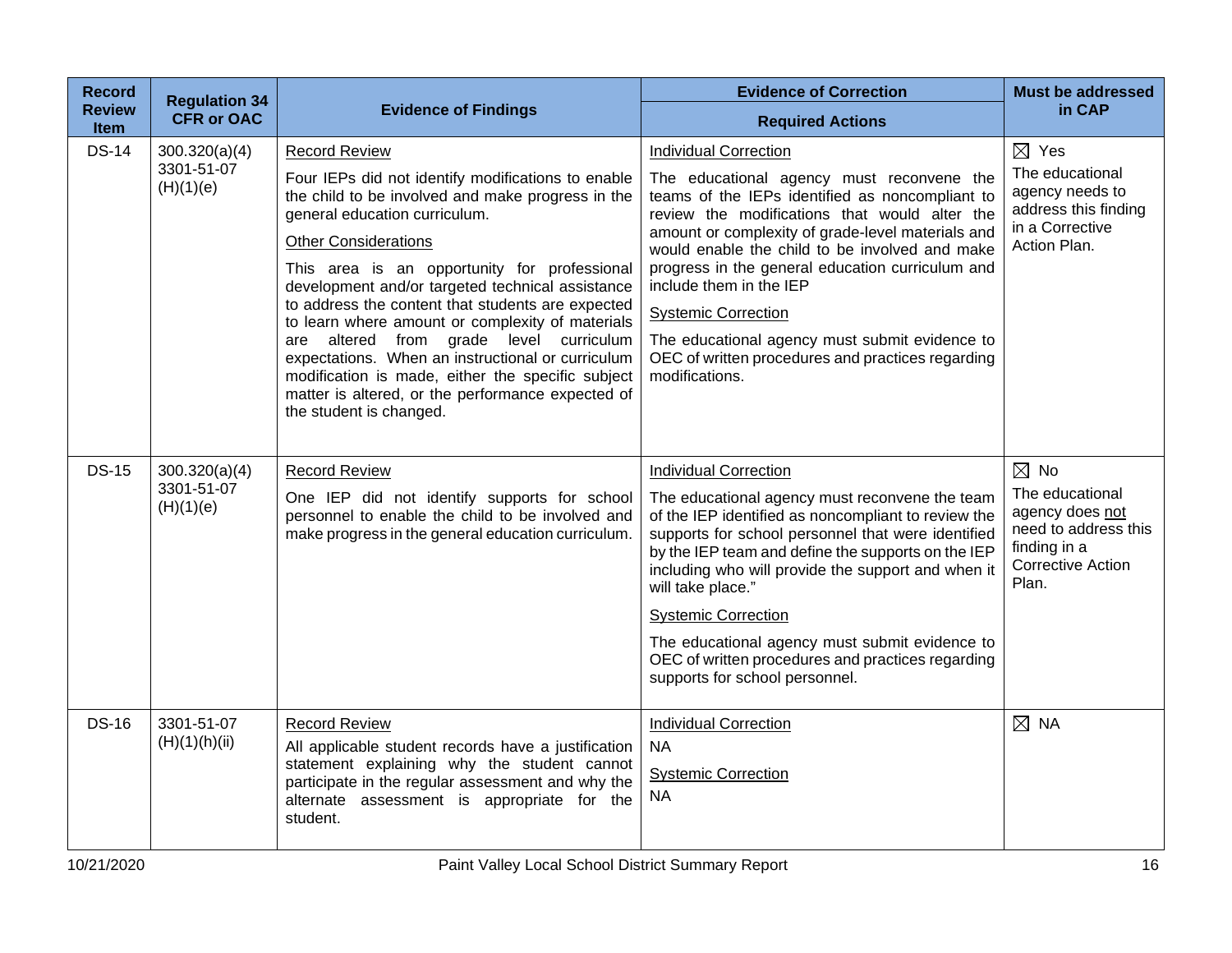| <b>Record</b>                | <b>Regulation 34</b>        |                                                                                                                                                                                                                                                                                                                                                                                                                                                                                                                                                                                                                                                                                                                                                                                                                                                           | <b>Evidence of Correction</b>                                                                                                                                                                                                                       | <b>Must be addressed</b>                                                                                         |
|------------------------------|-----------------------------|-----------------------------------------------------------------------------------------------------------------------------------------------------------------------------------------------------------------------------------------------------------------------------------------------------------------------------------------------------------------------------------------------------------------------------------------------------------------------------------------------------------------------------------------------------------------------------------------------------------------------------------------------------------------------------------------------------------------------------------------------------------------------------------------------------------------------------------------------------------|-----------------------------------------------------------------------------------------------------------------------------------------------------------------------------------------------------------------------------------------------------|------------------------------------------------------------------------------------------------------------------|
| <b>Review</b><br><b>Item</b> | <b>CFR or OAC</b>           | <b>Evidence of Findings</b>                                                                                                                                                                                                                                                                                                                                                                                                                                                                                                                                                                                                                                                                                                                                                                                                                               | <b>Required Actions</b>                                                                                                                                                                                                                             | in CAP                                                                                                           |
| <b>DS-17</b>                 | $3301 - 51 - 07(L)(2)$      | <b>Record Review</b><br>Fourteen (14) IEPs did not contain measurable<br>annual goals and services/placement consistent<br>with progress made.<br>Interviews<br>The<br>need<br>for<br>progress<br>monitoring<br>was<br>misunderstood by some staff members, indicating<br>a need for training and technical support in this<br>area.<br><b>Other Considerations</b><br>In many cases, progress monitoring reports/<br>documents were not submitted and/or the evidence<br>was vague in description.<br>Training from SSTs as well as an internal<br>monitoring review system would be very helpful to<br>promote compliance in the areas of progress<br>monitoring.<br>Parents present at the Parent Public Meeting were<br>concerned about a lack of progress monitoring and<br>an inability to received requested data about their<br>child's progress. | <b>Individual Correction</b><br>None<br><b>Systemic Correction</b><br>The educational agency must submit evidence to<br>OEC of written procedures and practices regarding<br>measurable annual goals and services consistent<br>with progress made. | $\boxtimes$ Yes<br>The educational<br>agency needs to<br>address this finding<br>in a Corrective<br>Action Plan. |
| <b>DS-18</b>                 | 3301-51-07(L)               | <b>Record Review</b><br>All applicable IEPs showed evidence that revisions<br>were made based on data indicating changes in<br>student needs or abilities.                                                                                                                                                                                                                                                                                                                                                                                                                                                                                                                                                                                                                                                                                                | <b>Individual Correction</b><br><b>NA</b><br><b>Systemic Correction</b><br><b>NA</b>                                                                                                                                                                | $\boxtimes$ NA                                                                                                   |
| <b>DS-19</b>                 | 300.321(5)<br>3301-51-07(I) | <b>Record Review</b><br>All IEPs indicated that the IEP Team included a<br>group of qualified professionals.                                                                                                                                                                                                                                                                                                                                                                                                                                                                                                                                                                                                                                                                                                                                              | <b>Individual Correction</b><br><b>NA</b><br><b>Systemic Correction</b><br><b>NA</b>                                                                                                                                                                | $\boxtimes$ NA                                                                                                   |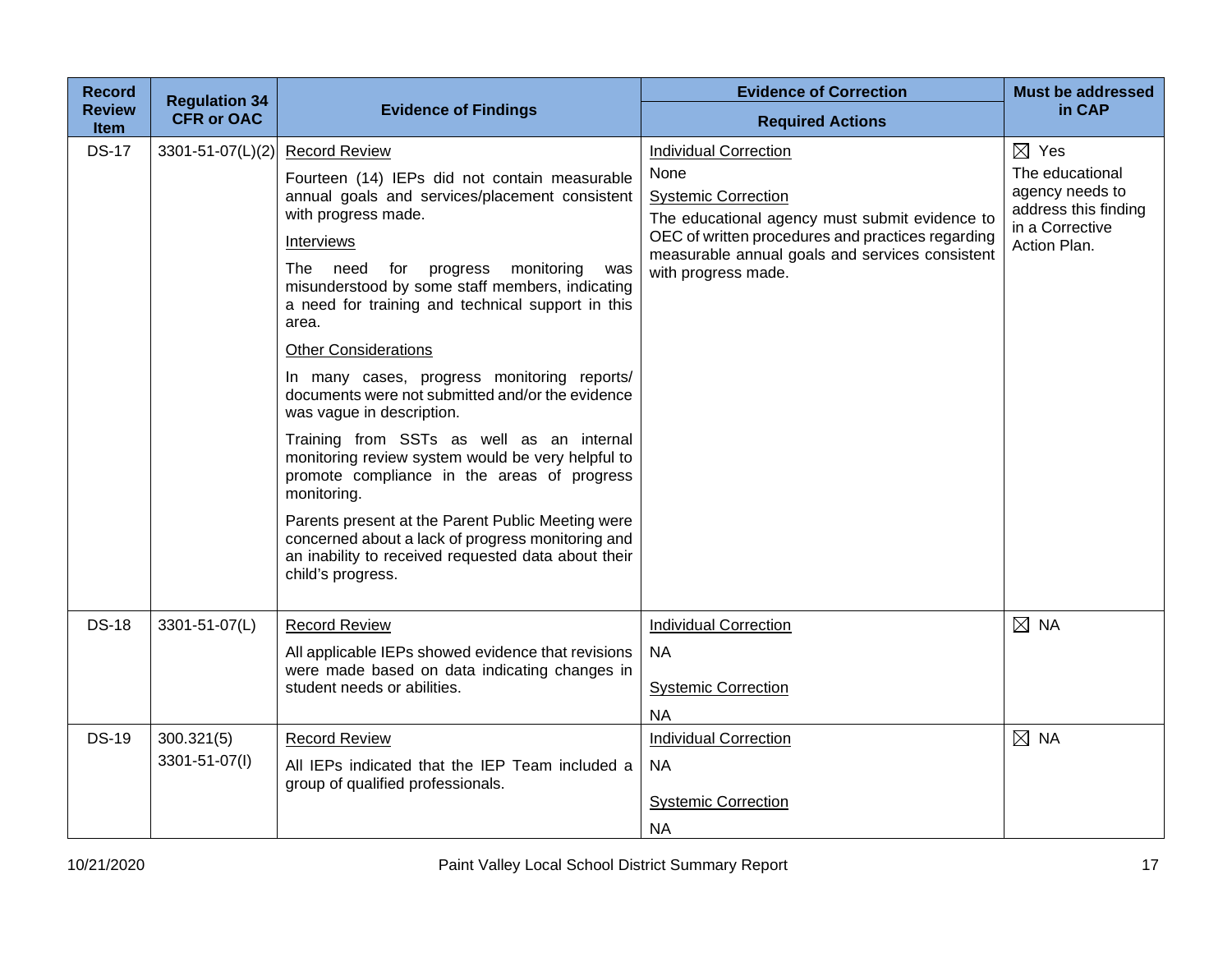# **Component 3: Least Restrictive Environment (LRE) and IEP Alignment**

*Each educational agency shall ensure that to the maximum extent appropriate, children with disabilities, including children in public or nonpublic institutions or other care facilities, are educated with children who are nondisabled; and that a continuum of alternative placements is available to meet the needs of children with disabilities for special education and related services.*

| <b>Record</b>                | <b>Regulation 34</b><br><b>CFR or OAC</b>           | <b>Evidence of Findings</b>                                                                                                                                                                                                       | <b>Evidence of Correction</b>                                                                                                                                                                                                                                                                                                                                                                                                                                                                                                                                                                                                                                              | <b>Must be</b><br>addressed in CAP                                                                              |
|------------------------------|-----------------------------------------------------|-----------------------------------------------------------------------------------------------------------------------------------------------------------------------------------------------------------------------------------|----------------------------------------------------------------------------------------------------------------------------------------------------------------------------------------------------------------------------------------------------------------------------------------------------------------------------------------------------------------------------------------------------------------------------------------------------------------------------------------------------------------------------------------------------------------------------------------------------------------------------------------------------------------------------|-----------------------------------------------------------------------------------------------------------------|
| <b>Review</b><br><b>Item</b> |                                                     |                                                                                                                                                                                                                                   | <b>Required Actions</b>                                                                                                                                                                                                                                                                                                                                                                                                                                                                                                                                                                                                                                                    |                                                                                                                 |
| LRE-1                        | 300.114<br>300.320(a)(5)<br>3301-51-07<br>(H)(1)(f) | <b>Record Review</b>                                                                                                                                                                                                              | <b>Individual Correction</b>                                                                                                                                                                                                                                                                                                                                                                                                                                                                                                                                                                                                                                               | $\boxtimes$ No                                                                                                  |
|                              |                                                     | One IEP did not include an explanation of the<br>extent to which the child will not participate with<br>nondisabled children in the general education<br>classroom.                                                               | The educational agency must reconvene the team<br>of the IEP identified as noncompliant to review and<br>include a justification as to why the child was<br>removed from the general education classroom.                                                                                                                                                                                                                                                                                                                                                                                                                                                                  | The educational<br>agency does not<br>need to address<br>this finding in a<br><b>Corrective Action</b><br>Plan. |
|                              |                                                     | <b>Other Considerations</b>                                                                                                                                                                                                       | The justification should:                                                                                                                                                                                                                                                                                                                                                                                                                                                                                                                                                                                                                                                  |                                                                                                                 |
|                              |                                                     | One record lacked a clear justification for removal<br>from the general education setting.                                                                                                                                        | Be based on the needs of the child, not the<br>disability.                                                                                                                                                                                                                                                                                                                                                                                                                                                                                                                                                                                                                 |                                                                                                                 |
|                              |                                                     | A parent of a student attending Paint Valley Local<br>schools shared a concern that their child's IEP was<br>not being followed, particularly with regards to the<br>time the student spends in the General Education<br>Setting. | Reflect that the team has given adequate<br>consideration to meeting the student's needs in<br>the general classroom with supplementary aids<br>and services.<br>Document that the nature or severity of the<br>disability is such that education in general<br>education classes, even with the use of<br>supplementary aids and services, cannot be<br>achieved satisfactorily.<br>Describe potential harmful effects to the child or<br>others, if applicable.<br><b>Systemic Correction</b><br>The educational agency must submit evidence to<br>OEC of written procedures and practices regarding<br>the least restrictive environment placement decision<br>process. |                                                                                                                 |